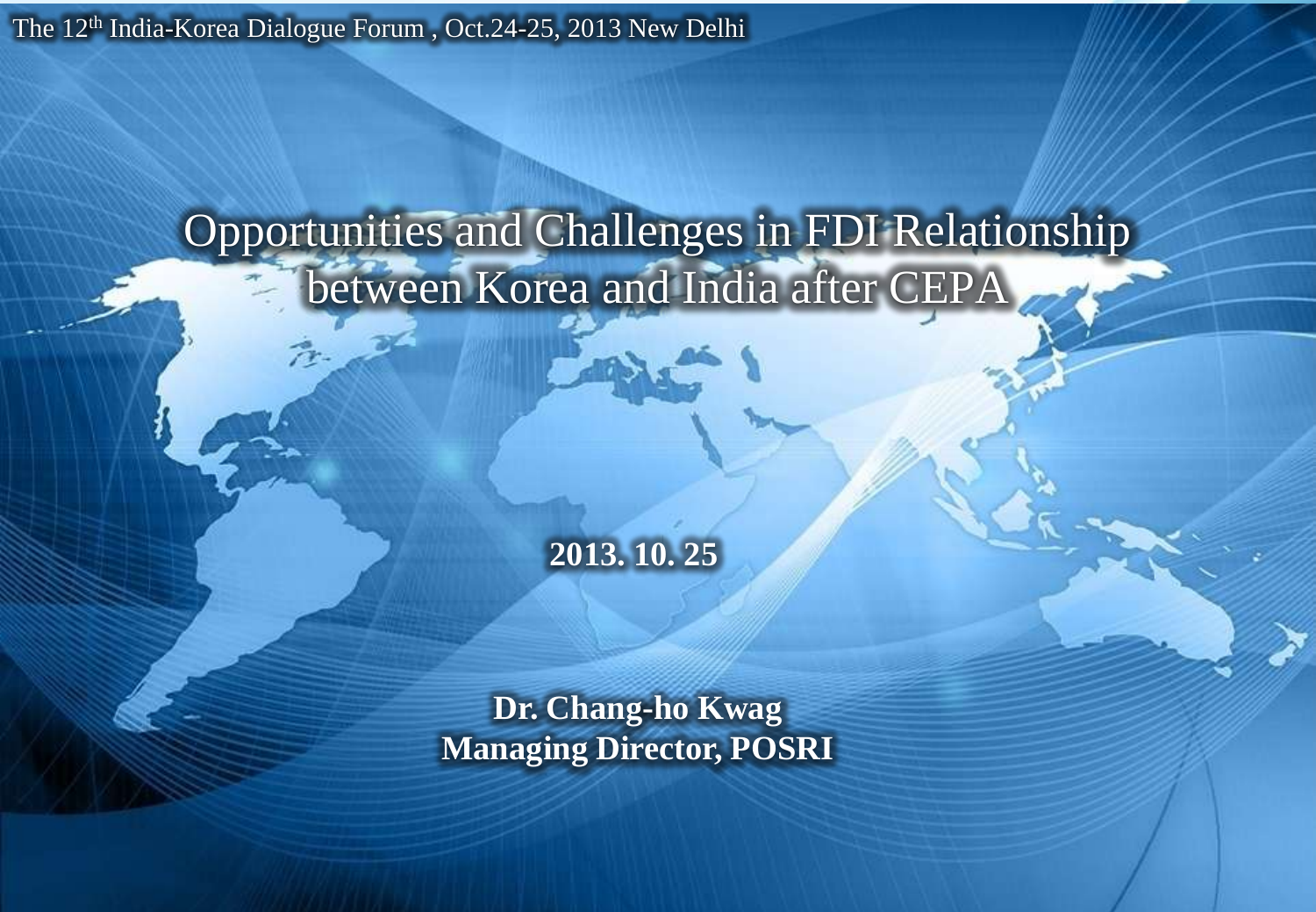# **1. Introduction**

 Trends of Trade and FDI b/w India and Korea before/after CEPA  $\checkmark$  Trade & FDI between both countries has increased significantly



Note: the figure of FDI from Korea to India in FY 2012 covers 2011.Apr to 2012.Feb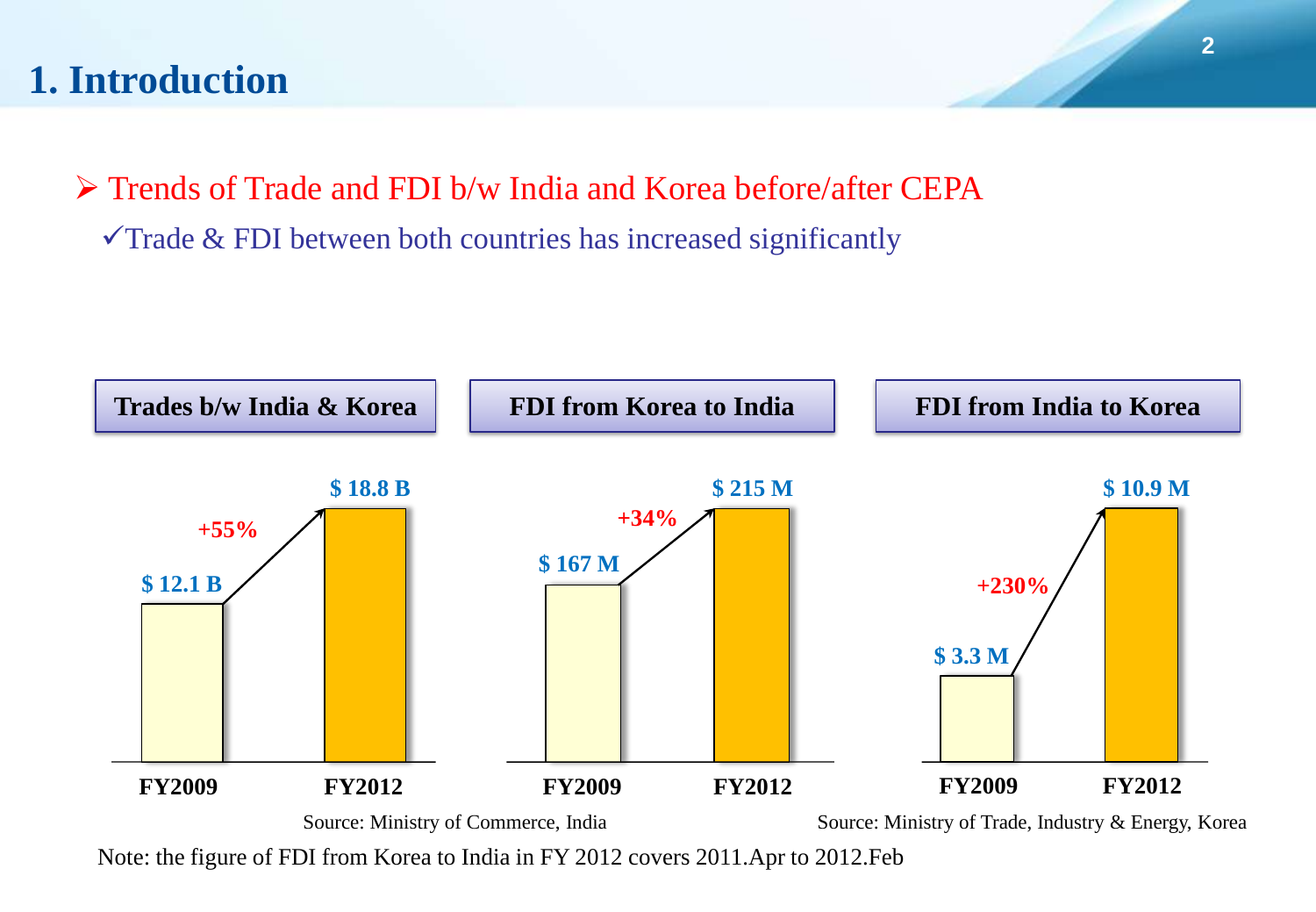# **2. FDI determinants: literature surveys**

# Four Factors of FDI Determinants

 $\checkmark$  Host country factors and regional integration factors are gaining significance

**① Home Country Factors ② Host Country Factors**

-FDI amount depends on the economic size of home countries

- **1) Economic Determinants**
- a. Market b. Efficiency c. Resources
- **2) Policy Framework** : rules, policy, stability etc.
- **3) Biz Facilitations**: investment promotion and etc.

#### **③ Bilateral Linkage Factors ④ Regional Integration Factors**

-Distance and openness decides the amount of FDI

- -The more distant, the less FDI inflow
- -As host countries are more open, the more FDI inflows

-BIT(Bilateral Investment Treaty) & FTA enhance FDI -3 channels:

- •Commitment effect
- •Signaling effect
- •Substitute to institutional quality

Source: Liu(2008)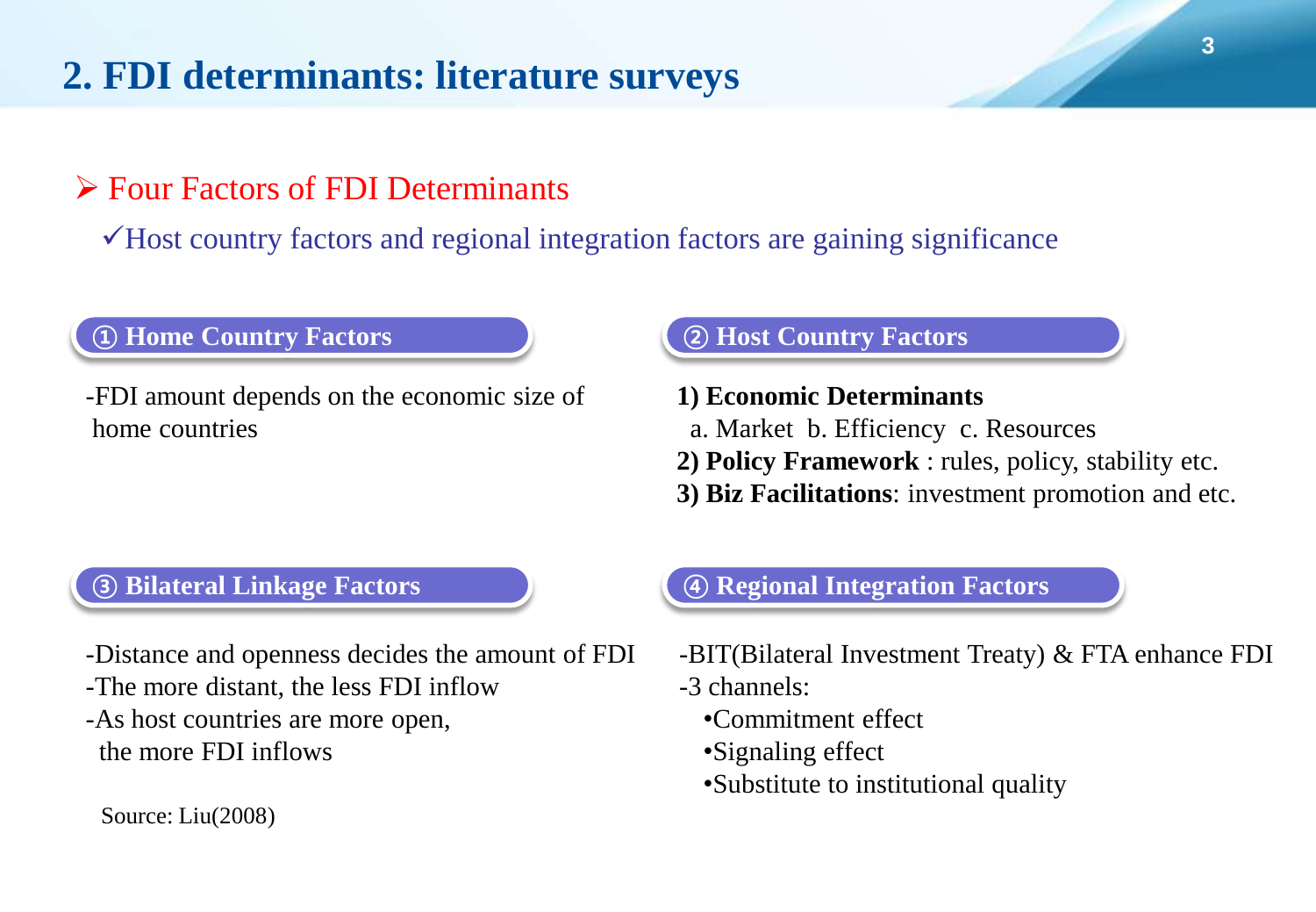### Host Country Determinants

Host country economic determinants remain dominant factors (Nunnenkamp & Spatz, 2002)

 $\checkmark$  However, for the economic determinants are to be fully effective, they should be in combination with policy framework or business facilitation (UNCTAD, 2007)

### The Impact of BIT and FTA on FDI

- $\checkmark$ BITs do not change the key economic determinants of FDI, they stimulate FDI through improvement of policy and institutional frameworks
- $\sqrt{FTA}$  can have positive impact on vertical FDI rather than horizontal FDI

|                      | <b>Horizontal FDI</b>                                                          | <b>Vertical FDI</b>                                                      |
|----------------------|--------------------------------------------------------------------------------|--------------------------------------------------------------------------|
| Purpose              | <b>Market entry</b><br>(Market Seeking)                                        | Low cost production<br>(Efficiency Seeking)                              |
| <b>FTA</b><br>Impact | <b>Negative impact on FDI</b><br>(lower tariff enhance export rather than FDI) | <b>Positive impact on FDI</b><br>(lower tariff on parts can enhance FDI) |

(Moon, 2009)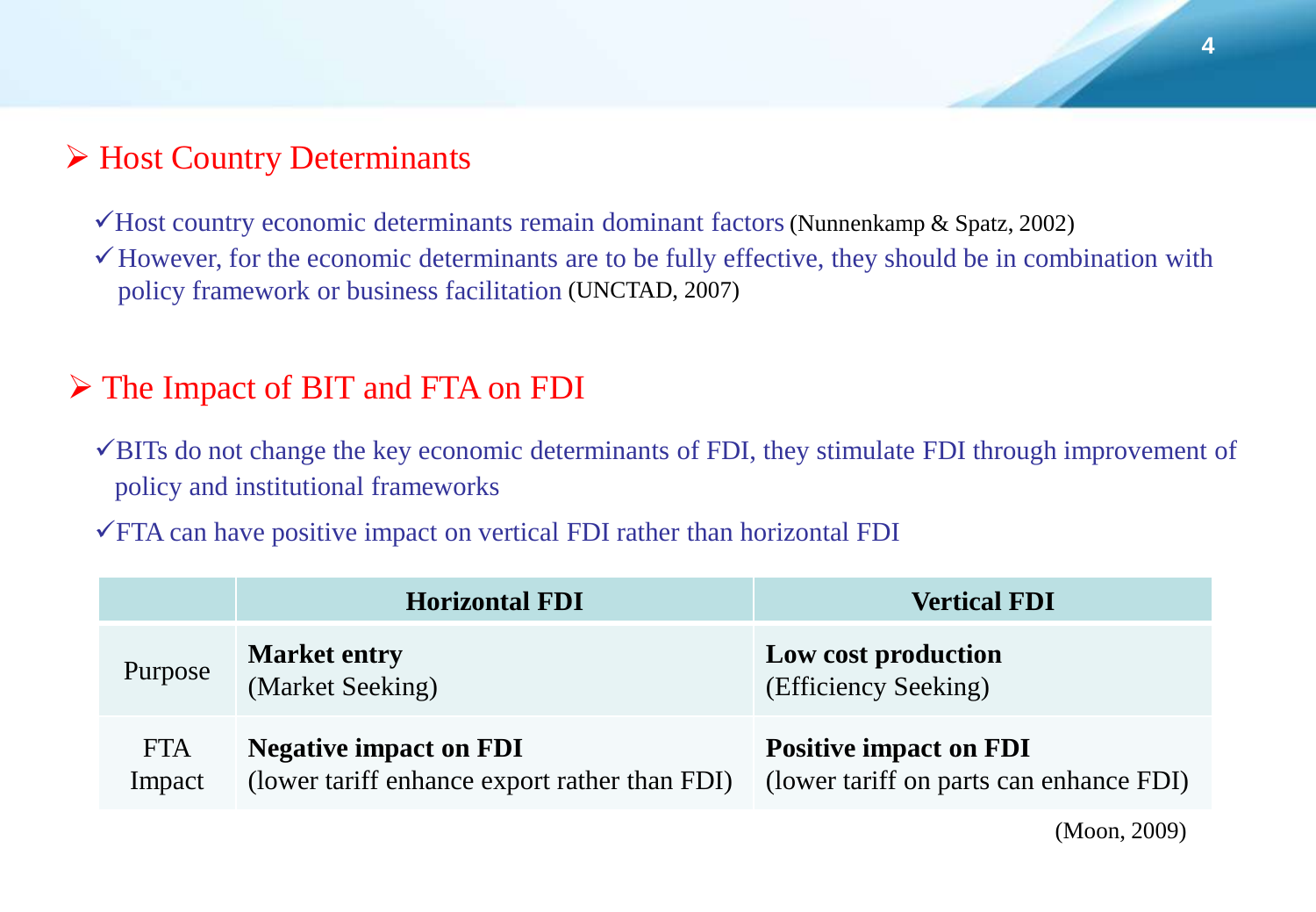# Empirical Studies and Investor Surveys

**The findings of early empirical studies were ambiguous**

**Empirical Studies**

**US-Vietnam** the annual growth rate of FDI of US on Vietnam was 27% from 2002 to 2004 since both signed BIT while the growth rate from 1996 to 2001 was just 3% **US-Mexico** According to Buckley et al(2004) and Waldkirsch(2010), FDI of US on Mexico increased since 1994 (NAFTA )

**Recent studies: BITs have positive effects on FDI inflows into developing countries**

**Investor Surveys**

- **BITs are important to TNCs in terms of investment protection and enhancing stability and predictability of FDI projects**
- **BITs are taken into account when they decide where to invest (UNCTAD survey on 602 TNCs, 2007)**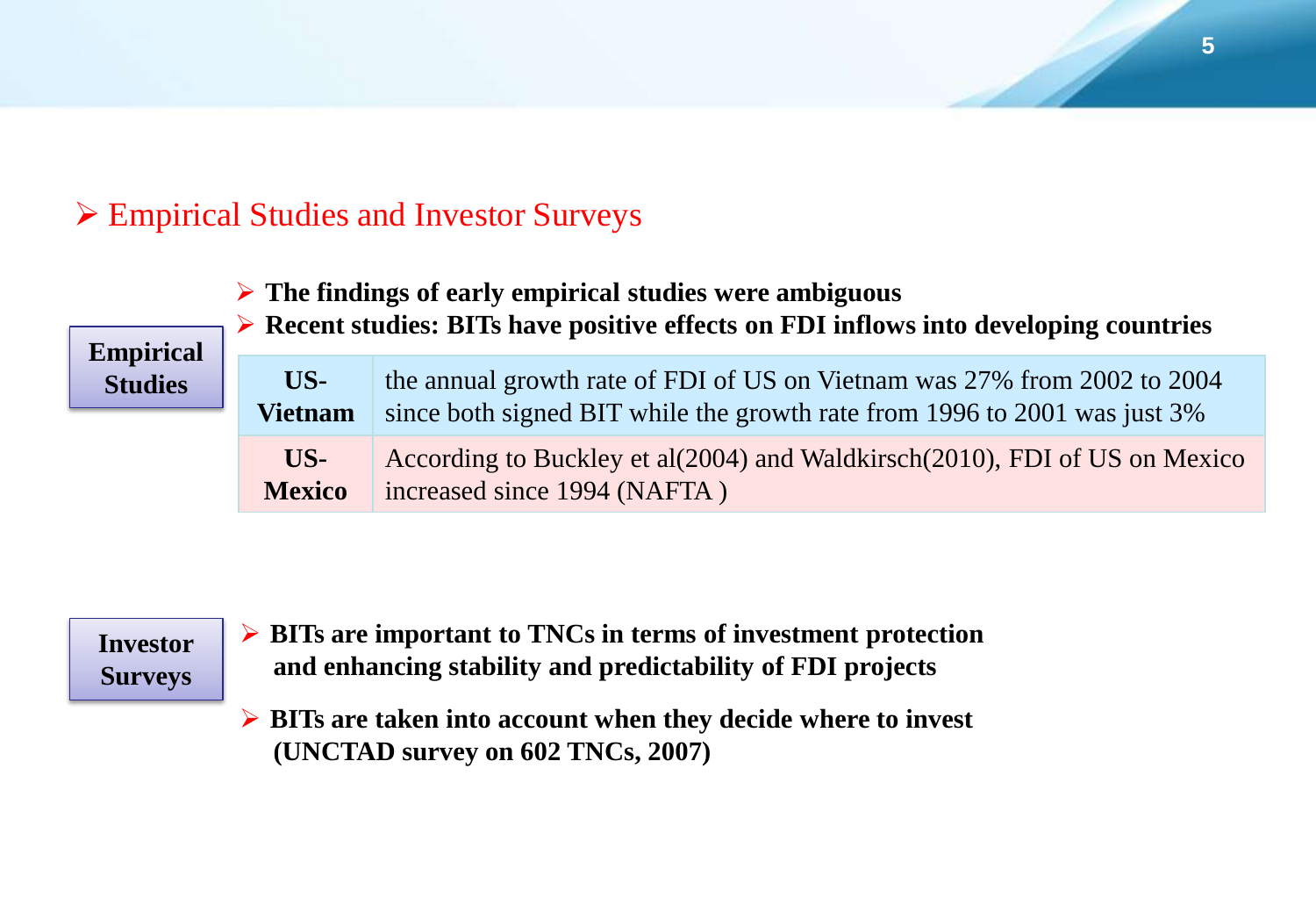# **3. Case Studies: (1) CECA between Singapore & India**

\* CECA: Comprehensive Economic Cooperation Agreement, signed in 2005

## The Effect of CECA on Trade and FDI

 $\checkmark$  Trade volume of two countries increased from \$8.7 billion in 2005 to \$21.3 billion in 2012  $\checkmark$  The FDI of Singapore into India hiked since 2007, which shows the positive impact of CECA on FDI



Source: DIPP, Ministry of Commerce, GOI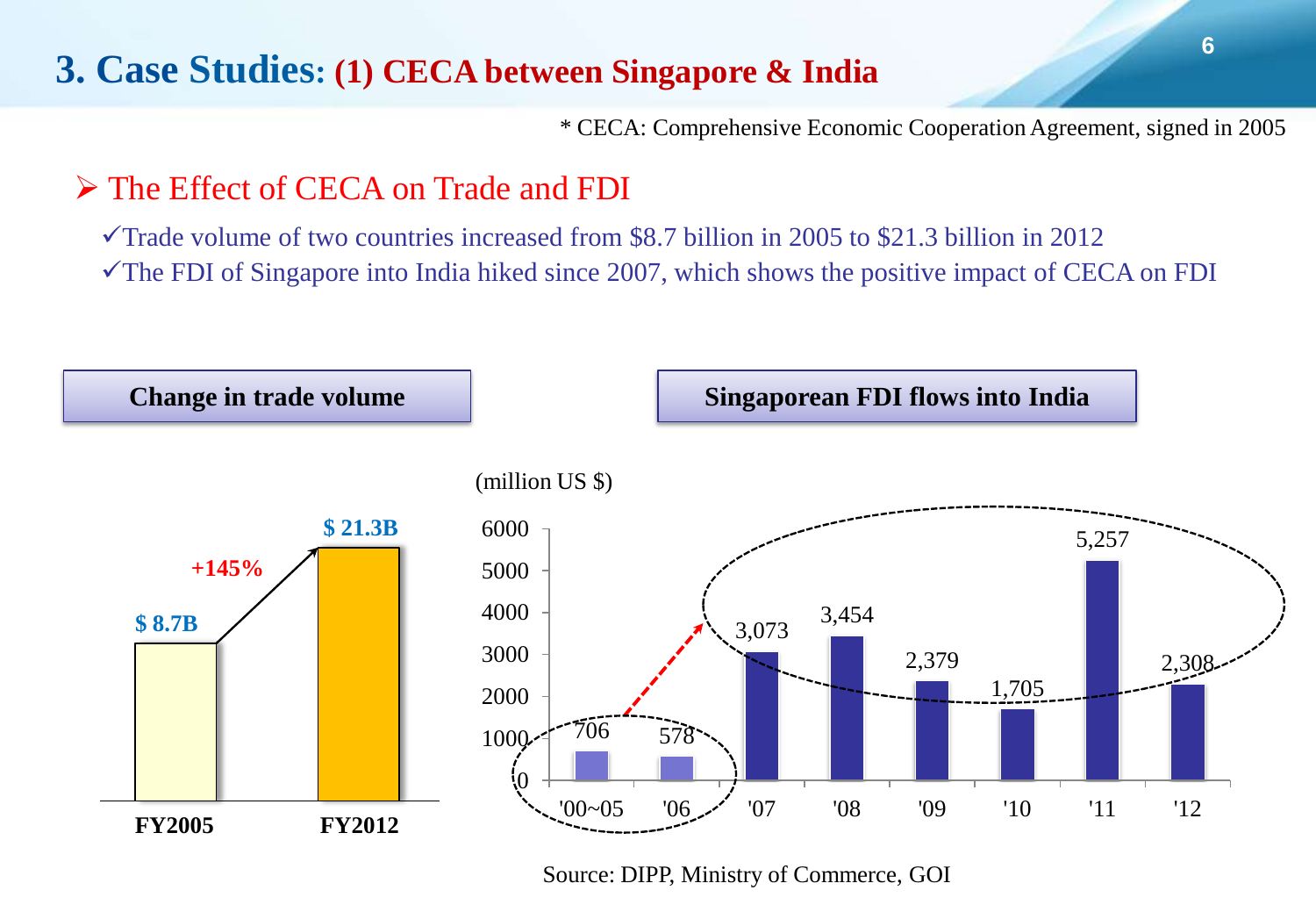# Sector-wise Break-up of Singaporean FDI Inflows into India

Most of them come into Service, Telecommunication and Computer SW&HW sectors

| <b>Rank</b>    | <b>Sector</b>                  | <b>Amount of FDI equity inflows</b> | <b>%age of FDI</b>     |                                  |
|----------------|--------------------------------|-------------------------------------|------------------------|----------------------------------|
|                |                                | Rs. In crore                        | <b>US\$</b> in million | equity inflows<br>from Singapore |
|                | <b>Service Sector</b>          | 14,736                              | 3,268                  | 28.1                             |
| 2              | <b>Telecommunications</b>      | 6,740                               | 1,451                  | 12.5                             |
| 3              | Petroleum & natural gas        | 5,034                               | 1,251                  | 10.7                             |
| $\overline{4}$ | Computer software & hardware   | 4,438                               | 1,012                  | 8.7                              |
| 5              | <b>Construction activities</b> | 3,380                               | 738                    | 6.3                              |
|                | <b>Total of Above</b>          | 34,329                              | 7,721                  | 66.3                             |

(from January 2000 to December 2010)

Source: DIPP, Ministry of Commerce, GoI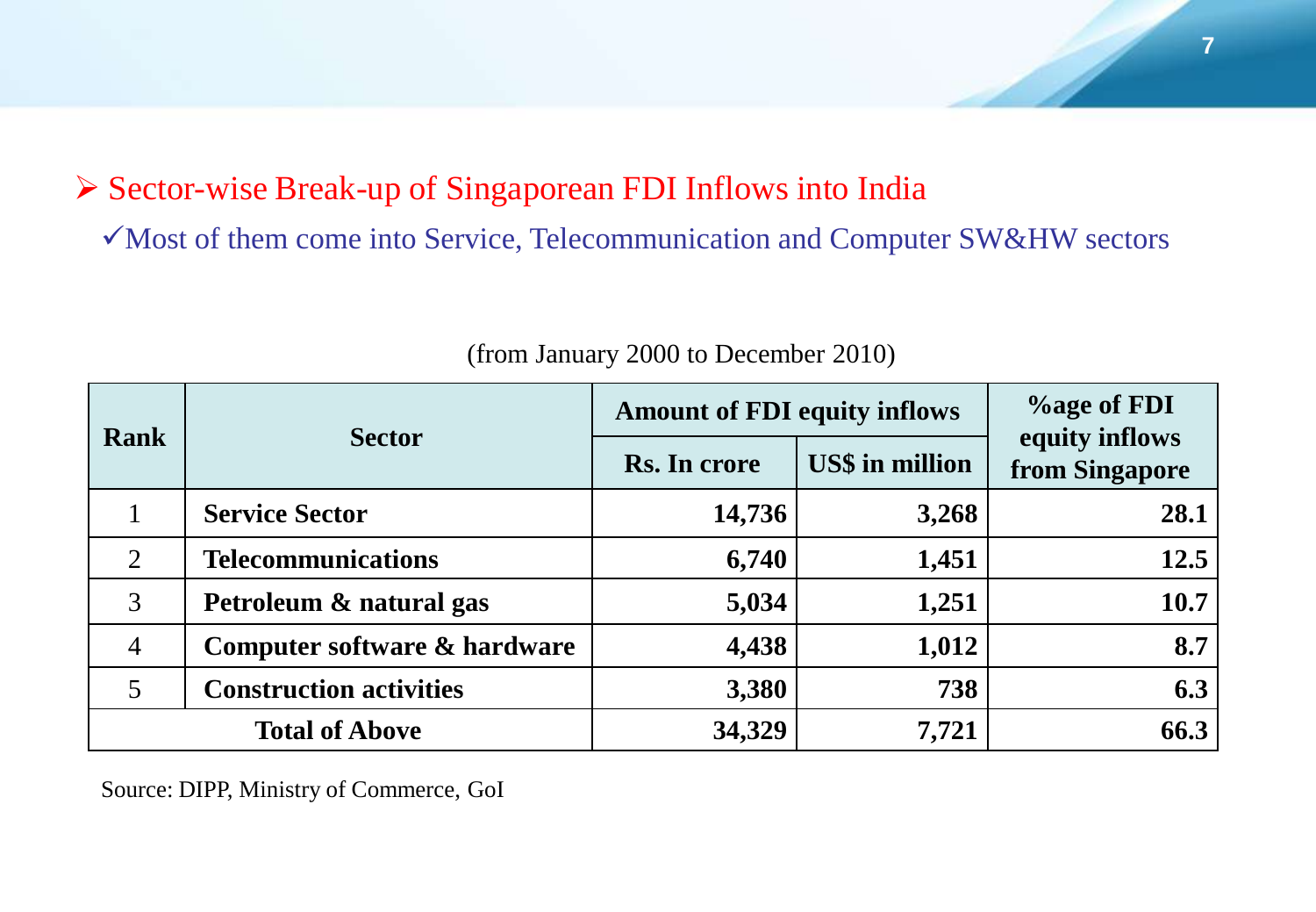# Country-wise FDI Equity Inflows into India

 $\checkmark$ Singapore is the second largest FDI investor into India

| <b>Rank</b>    |                       | <b>Amount of FDI equity</b><br>inflows | <b>Yoage with total</b> |                    |  |
|----------------|-----------------------|----------------------------------------|-------------------------|--------------------|--|
|                | <b>Country</b>        | Rs. In crore                           | US\$ in<br>million      | <b>FDI</b> inflows |  |
|                | <b>Mauritius</b>      | 347,247                                | 74,765                  | 37.6               |  |
| $\overline{2}$ | <b>Singapore</b>      | 100,418                                | 21,312                  | 10.7               |  |
| 3              | <b>United Kingdom</b> | 80,741                                 | 17,599                  | 8.9                |  |
| 4              | Japan                 | 71,223                                 | 14,749                  | 7.4                |  |
| 5              | U.S.A                 | 52,679                                 | 11,436                  | 5.8                |  |
| 6              | <b>Netherlands</b>    | 44,672                                 | 9,373                   | 4.7                |  |
| $\overline{7}$ | <b>Cyprus</b>         | 32,911                                 | 6,993                   | 3.5                |  |
| 8              | <b>Germany</b>        | 28,326                                 | 5,990                   | 3.0                |  |
| 9              | <b>France</b>         | 17,425                                 | 3,672                   | 1.8                |  |
| 10             | <b>UAE</b>            | 11,585                                 | 2,472                   | 1.2                |  |
|                | <b>Grand Total</b>    | 926,942                                | 198,800                 | 100.0              |  |

(from April 2000 to June 2013)

Source: DIPP, Ministry of Commerce, GoI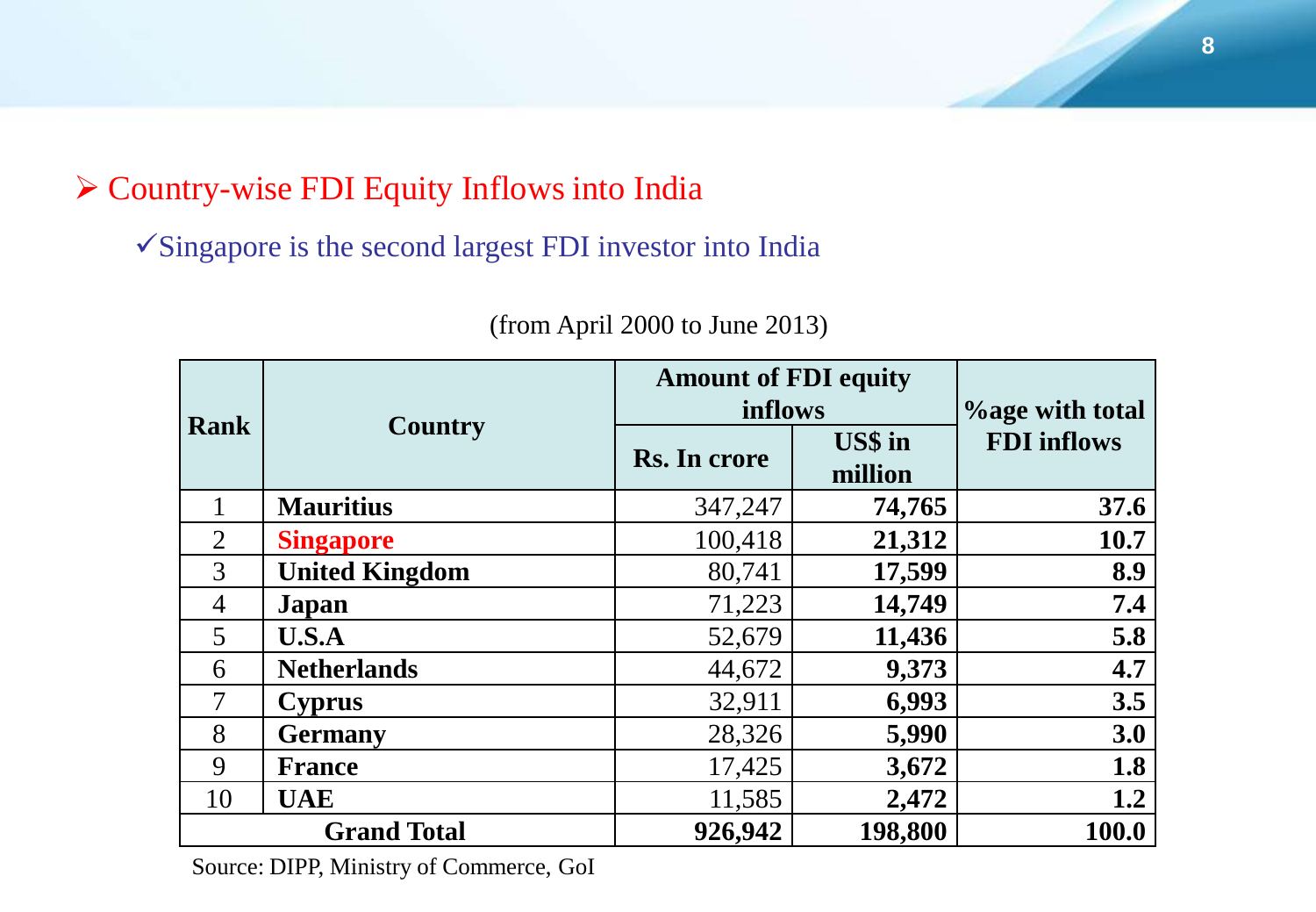# $\triangleright$  Top Ten Country-wise Overseas Investments by India

 $\checkmark$ Singapore is the most important destination of outgoing Indian FDIs

| <b>Rank</b>    | <b>Country</b>                | 2008-09 | 2009-10 | 2010-11 | $2011 - 12*$ | <b>Total</b> |
|----------------|-------------------------------|---------|---------|---------|--------------|--------------|
| $\bf{l}$       | <b>Singapore</b>              | 4.06    | 4.20    | 3.99    | 1.86         | 14.11        |
| 2              | <b>Mauritius</b>              | 2.08    | 2.15    | 5.08    | 2.27         | 11.57        |
| 3              | <b>Netherlands</b>            | 2.79    | 1.53    | 1.52    | 0.70         | 6.54         |
| $\overline{4}$ | <b>USA</b>                    | 1.02    | 0.87    | 1.21    | 0.87         | 3.97         |
| 5              | <b>UAE</b>                    | 0.63    | 0.64    | 0.86    | 0.38         | 2.51         |
| 6              | <b>British Virgin Islands</b> | 0.00    | 0.75    | 0.28    | 0.52         | 1.55         |
| 7              | <b>United Kingdom</b>         | 0.35    | 0.34    | 0.40    | 0.44         | 1.53         |
| 8              | <b>Cayman Islands</b>         | 0.00    | 0.04    | 0.44    | 0.14         | 0.62         |
| 9              | <b>Hong Kong</b>              | 0.00    | 0.00    | 0.16    | 0.31         | 0.46         |
| 10             | <b>Switzerland</b>            | 0.00    | 0.00    | 0.25    | 0.16         | 0.41         |
|                | <b>Other Countries</b>        | 7.65    | 3.19    | 2.65    | 1.23         | 14.71        |
|                | <b>Grand Total</b>            | 18.58   | 13.71   | 16.84   | 8.86         |              |

(amount in billion US\$)

Source: RBI Note: \* April 2011 to February 2012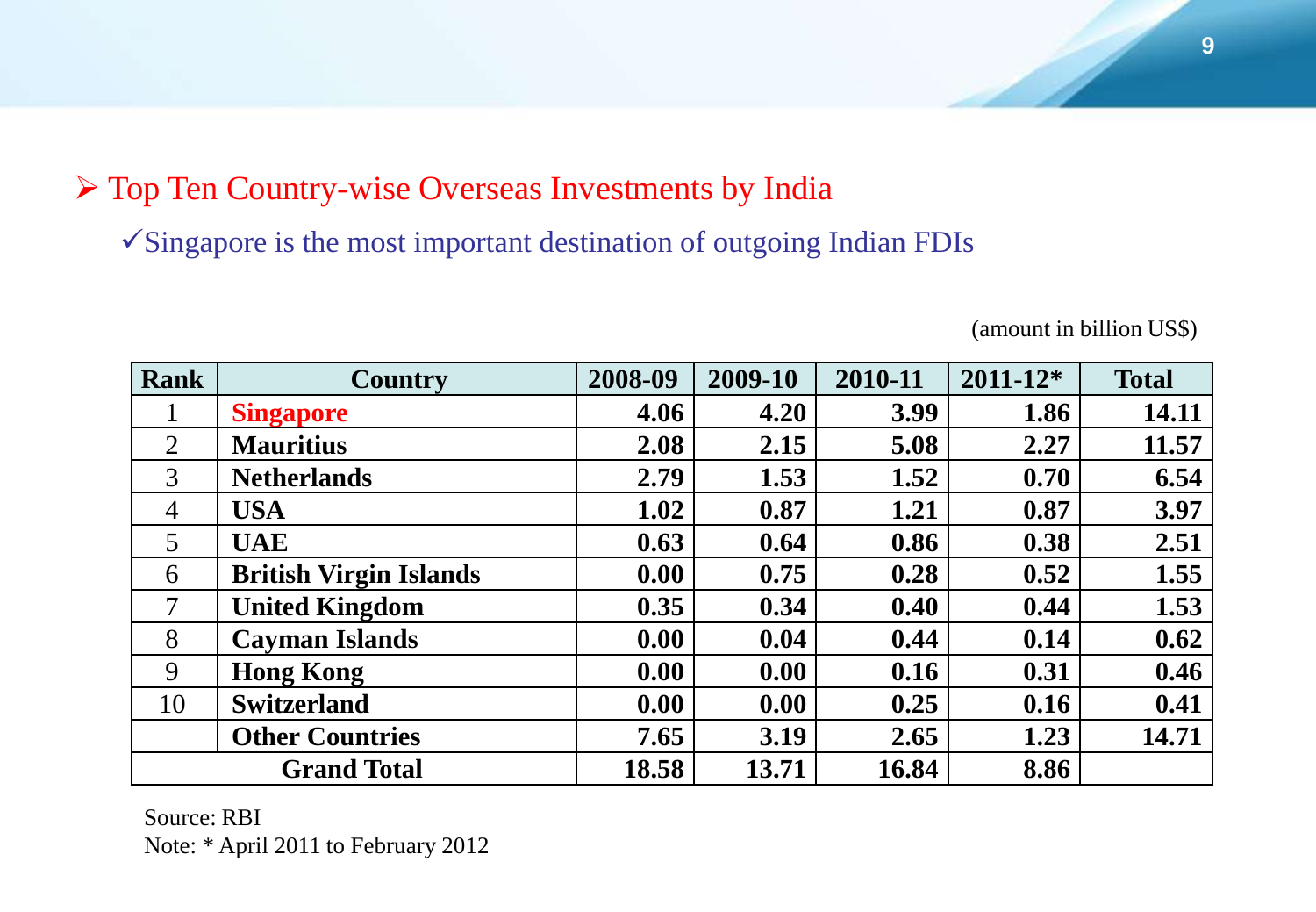# **3. Case Studies: (2) CEPA between Japan & India**

CEPA: Comprehensive Economic Partnership Agreement

# The Effect of CEPA on Japan's FDI into India

 $\checkmark$  Since CEPA 2011, FDI flows have increased, but not so much as expected  $\checkmark$ But with data over such a short term period, it is too early to confirm CEPA effects

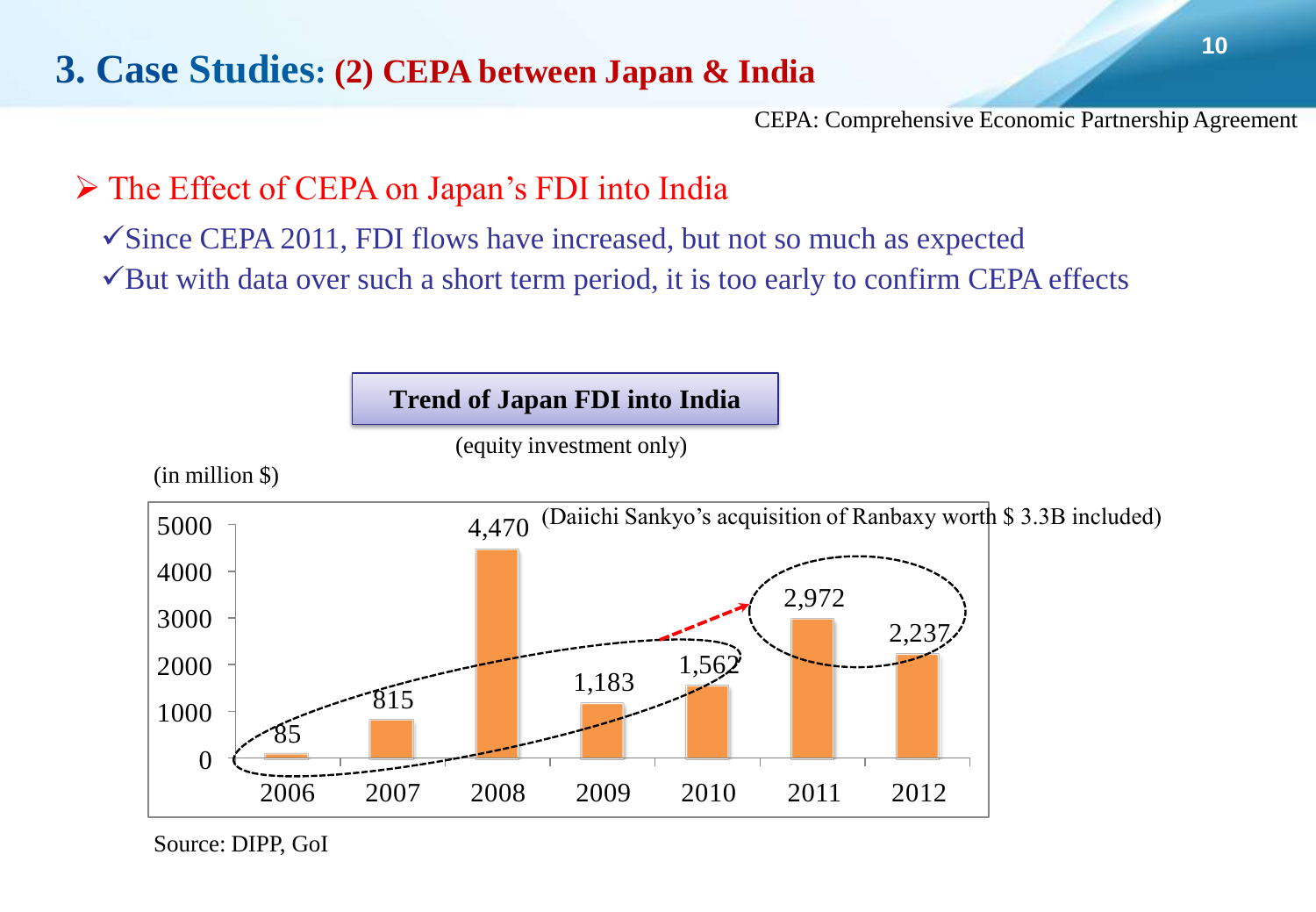# Sector-wise Break-up of Japanese FDI Inflows into India

 $\checkmark$  Most of them come into Manufacturing sector  $\checkmark$  Service sector such as insurance and banking ranks at 3<sup>rd</sup>

| <b>Rank</b>    |                                    | <b>Amount of FDI equity</b><br>inflows | <b>%age of FDI</b> |                              |
|----------------|------------------------------------|----------------------------------------|--------------------|------------------------------|
|                | <b>Sector</b>                      | Rs. In crore                           | US\$ in<br>million | equity inflows<br>from Japan |
|                | <b>Drugs &amp; Pharmaceuticals</b> | 20,620                                 | 4,230              | 29.3                         |
| 2              | <b>Automobile Industry</b>         | 11,266                                 | 2,339              | 16.2                         |
| 3              | <b>Services Sector*</b>            | 10,386                                 | 2,077              | 14.4                         |
| $\overline{4}$ | <b>Metallurgical Industries</b>    | 6,121                                  | 1,334              | 9.2                          |
| 5              | <b>Electrical Equipment</b>        | 2,906                                  | 651                | 4.5                          |
|                | <b>Total of Above</b>              | 51,300                                 | 10,632             | 73.7                         |

#### (from April 2000 to February 2013)

Source: DIPP, Ministry of Commerce, GoI

Note: \* Services sector includes Financial, Banking, Insurance, Outsourcing, R&D, and etc.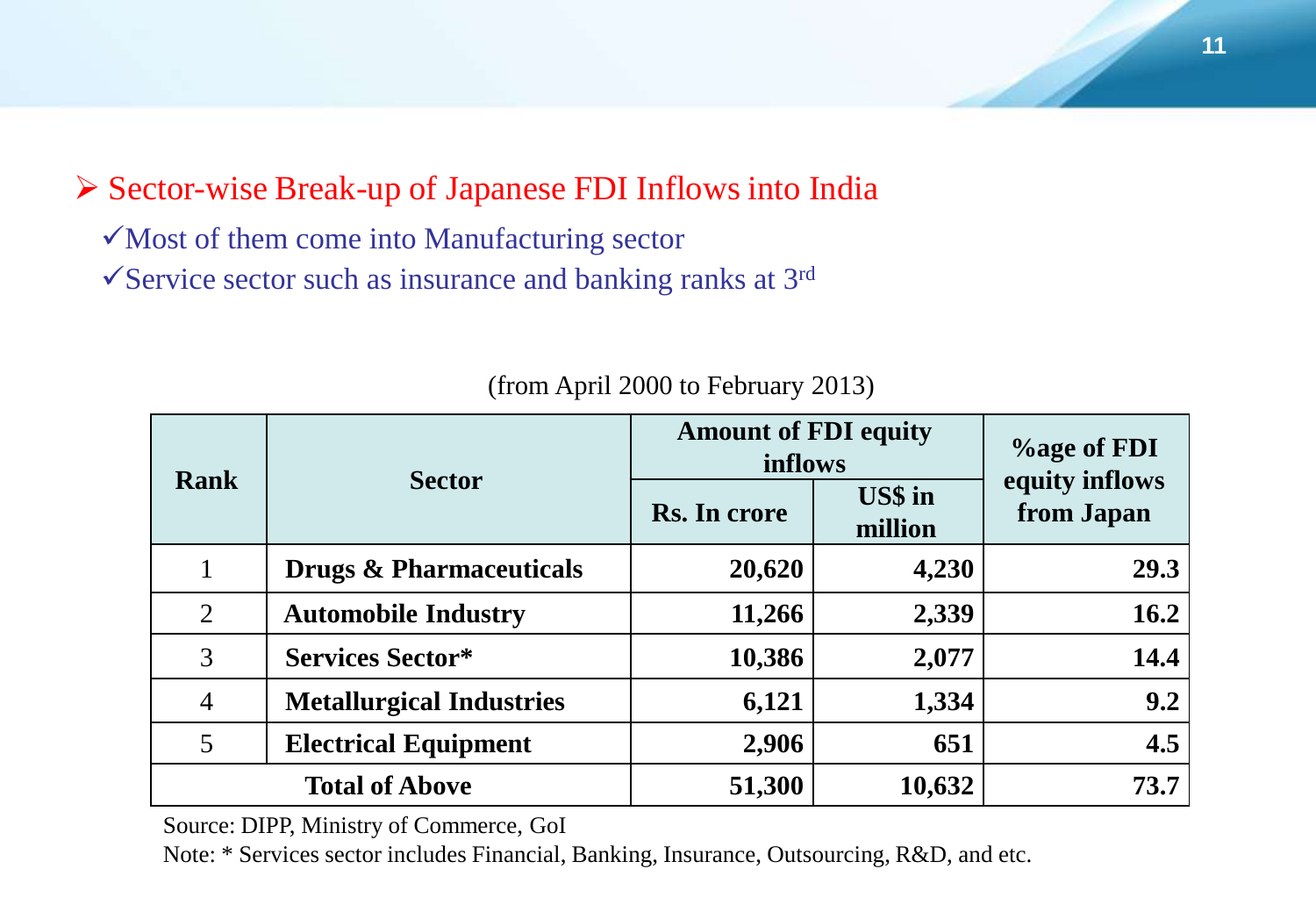# **3. Case Studies: (3) CEPA between Korea & India**

## Bilateral FDI flows from Korea to India

 $\checkmark$  Since 2009 CEPA, FDI seems to have increased, but not quite significantly  $\checkmark$  It seems a little early to confirm CEPA effect on FDI flows

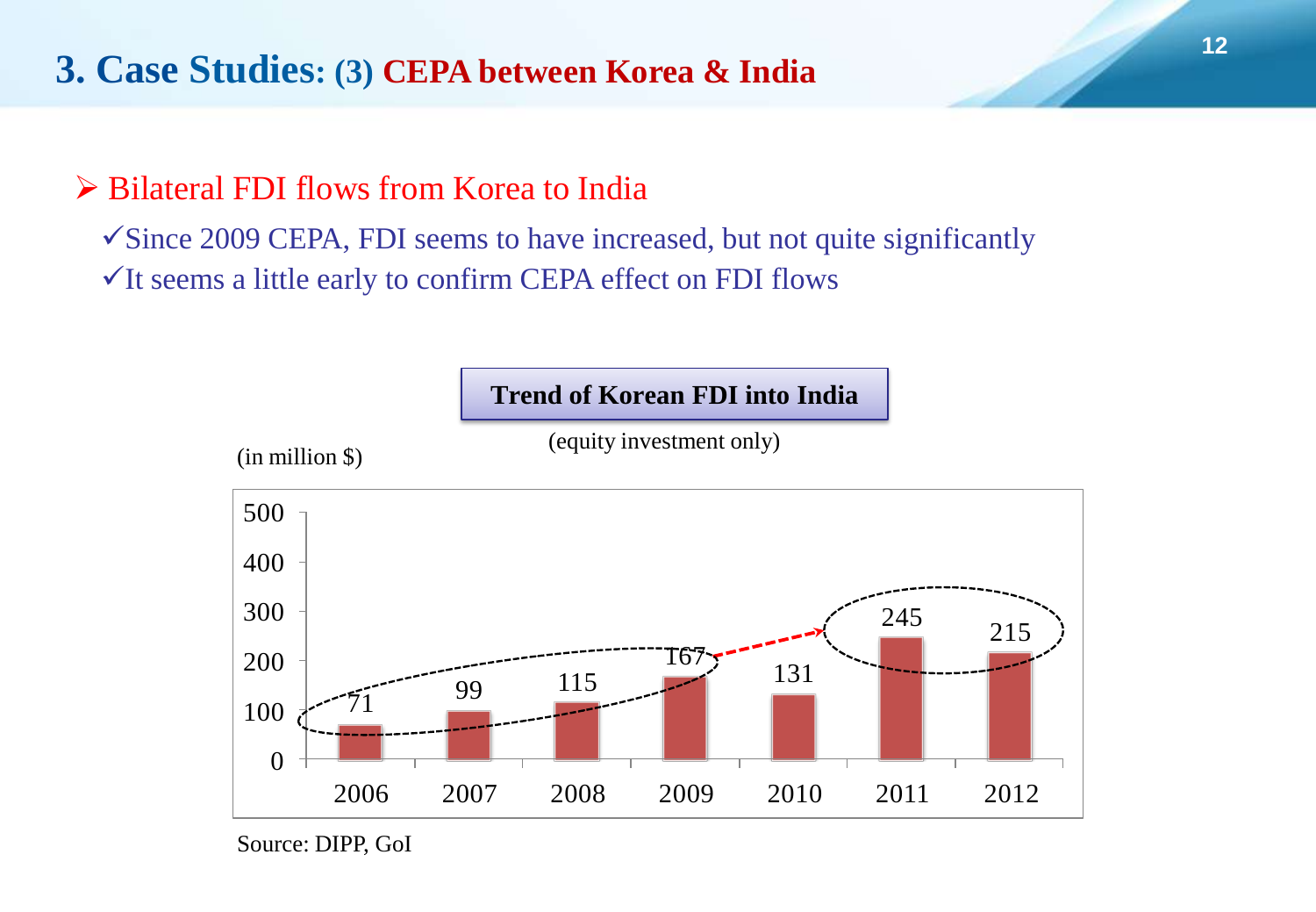# Sector-wise Break-up of Korea FDI Inflow to India

- Manufacturing sectors are main destinations
- 84.8% of total FDI (The EXIM Bank of Korea, 1980~2013.6)

FDI inflows into service sector are not substantial

| <b>Rank</b>    |                                                                  | <b>Amount of FDI equity inflows</b> | <b>V</b> <sub>o</sub> age of FDI |                              |  |
|----------------|------------------------------------------------------------------|-------------------------------------|----------------------------------|------------------------------|--|
|                | <b>Sector</b>                                                    | Rs. In crore                        | <b>US\$</b> in million           | equity inflows<br>from Korea |  |
| 1              | <b>Metallurgical Industries</b>                                  | 1,584                               | 317.0                            | 25.9                         |  |
| $\overline{2}$ | <b>Prime Mover (other than</b><br><b>Electrical Generators</b> ) | 571                                 | 125.2                            | 10.2                         |  |
| 3              | <b>Machine Tools</b>                                             | 482                                 | 99.4                             | 8.1                          |  |
| $\overline{4}$ | <b>Automobile Industry</b>                                       | 266                                 | 79.7                             | 6.5                          |  |
| $\overline{5}$ | <b>Electronics</b>                                               | 336                                 | 72.2                             | 5.9                          |  |
|                | <b>Total of Above</b>                                            | 3,339                               | 693.6                            | 56.7                         |  |

(from April 2000 to February 2013)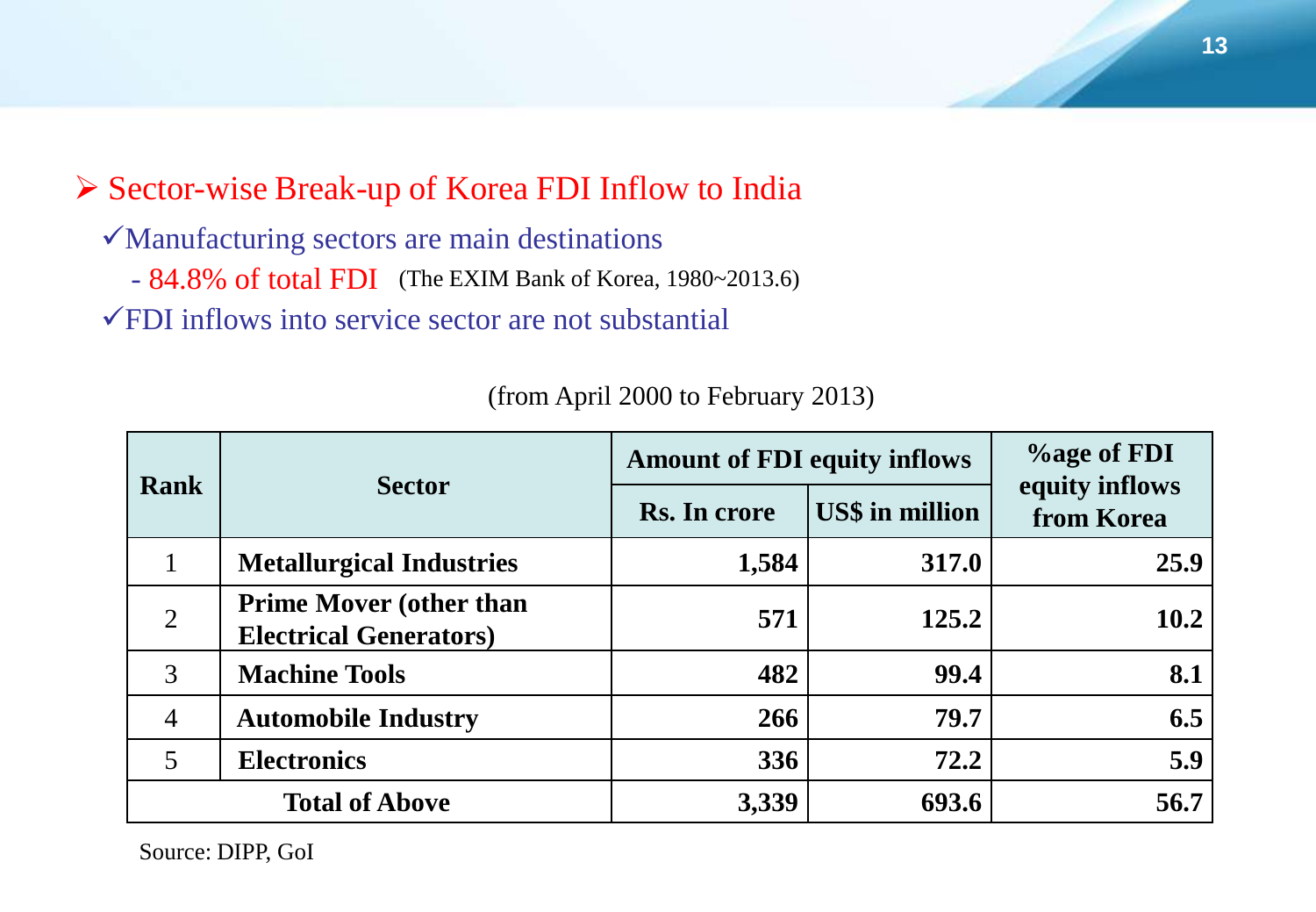# ※ Details of Top FDI Inflows Received from Korea (Remittance-wise)

 $(from April 2000 to February 2013)$  (in million \$)

| No.                      | <b>Name of Indian Companies</b>   | <b>Investor</b>            | <b>Location</b> | <b>Item</b>                            | <b>Amount</b> |
|--------------------------|-----------------------------------|----------------------------|-----------------|----------------------------------------|---------------|
| $\mathbf{1}$             | POSCO Maharashtra Steel Pvt.      | <b>POSCO</b>               | Mumbai          | Re-rolled steel products               | 80.2          |
| $\overline{2}$           | POSCO Maharashtra Steel Pvt.      | <b>POSCO</b>               | Mumbai          | Re-rolled steel products               | 46.3          |
| $\overline{3}$           | POSCO Maharashtra Steel Pvt.      | <b>POSCO</b>               | Mumbai          | Re-rolled steel products               | 52.5          |
| $\overline{4}$           | POSCO India Pvt.                  | <b>POSCO</b>               | Bhubaneswar     | Iron & Steel                           | 48.9          |
| 5 <sup>5</sup>           | POSCO India Pvt.                  | <b>POSCO</b>               | Bhubaneswar     | Iron & Steel                           | 41.1          |
| 6                        | POSCO India Pvt.                  | <b>POSCO</b>               | Bhubaneswar     | Iron & Steel                           | 50.2          |
| $\overline{\mathcal{L}}$ | POSCO Maharashtra Steel Pvt.      | <b>POSCO</b>               | Mumbai          | Re-rolled steel products               | 36.4          |
| 8                        | MOBIS (I) Ltd.                    | <b>MOBIS</b>               | Chennai         | Piston Engine & parts                  | 34.7          |
| 9                        | Mirae Asset Global Investment     | Mirae Asset                | Mumbai          | <b>Real Estate Activities</b>          | 27.8          |
| 10                       | <b>Samsung India Electronics</b>  | Samsung Elec.              | N.A             | Electronics products                   | 23.9          |
| 11                       | POSCO Electrical Steel India Pvt. | <b>POSCO</b>               | Mumbai          | Re-rolled steel products               | 20.9          |
| 12                       | Doosan Chennai Works Pvt.         | Doosan Heavy<br>Industries | Chennai         | Boilers and steam<br>generating plants | 20.0          |
| 13                       | <b>Pioneer Gas Power</b>          | Korea Western<br>Power     | N.A             | <b>Power Plants</b>                    | 20.0          |
| 14                       | Doosan Chennai Works Pvt.         | Doosan Heavy               | Chennai         | Boilers and prime movers               | 18.6          |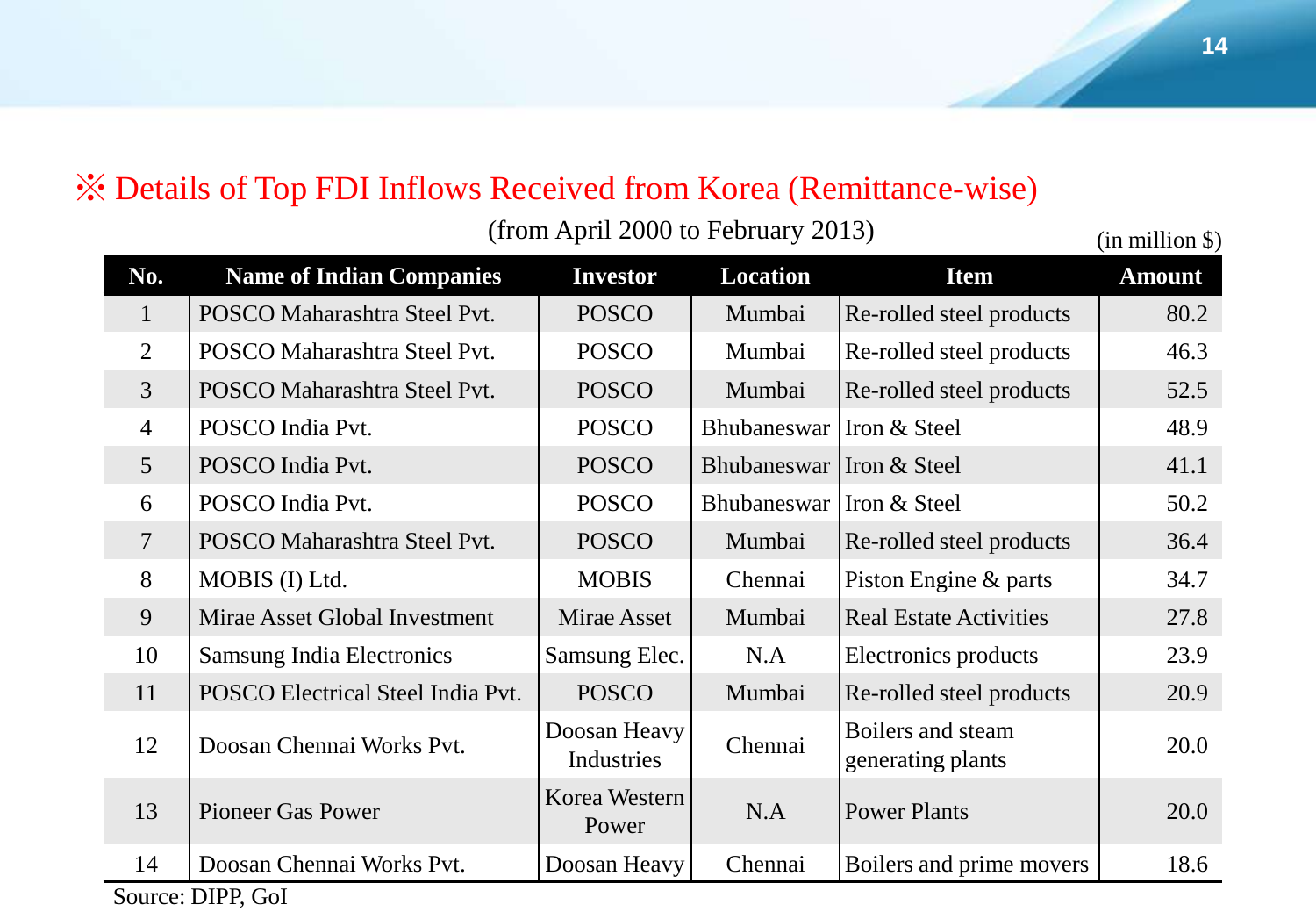# (Continued)

| No.   | <b>Name of Indian Companies</b>                       | <b>Investor</b>         | <b>Location</b> | <b>Item</b>                                    | <b>Amount</b> |
|-------|-------------------------------------------------------|-------------------------|-----------------|------------------------------------------------|---------------|
| 15    | POSCO India Pvt.                                      | <b>POSCO</b>            | Bhubaneswar     | Mining of Iron Ore                             | 20.3          |
| 16    | <b>Hyundai Construction Equipment</b><br>India Pvt.   | Hyundai<br>Heavy Ind.   | Mumbai          | Construction machinery                         | 21.3          |
| 17    | Mirae Asset Global Investment                         | Mirae Asset             | Mumbai          | <b>Real Estate Activities</b>                  | 17.5          |
| 18    | POSCO Maharashtra Steel Pvt.                          | <b>POSCO</b>            | Mumbai          | Re-rolled steel products                       | 14.8          |
| 19    | Parry Confectionery Ltd.                              | Lotte                   | N.A             | Confectionery sales                            | 14.0          |
| 20    | POSCO India Chennai Steel<br><b>Processing Center</b> | <b>POSCO</b>            | Chennai         | <b>Fabricated structural</b><br>metal products | 11.8          |
| 21    | <b>Samsung India Electronics</b>                      | Samsung Elec.           | New Delhi       | Electronics products                           | 12.5          |
| 22    | POSCO Maharashtra Steel Pvt.                          | <b>POSCO</b>            | Mumbai          | Re-rolled steel products                       | 10.3          |
| 23    | <b>Hyundai Construction Equipment</b><br>India Pvt.   | Hyundai<br>Heavy Ind.   | Mumbai          | Construction machinery                         | 9.1           |
| 24    | <b>Samsung India Electronics</b>                      | Samsung Elec.           | New Delhi       |                                                | 10.2          |
| 25    | Lanco                                                 | Lanco<br>Infratech Ltd. | N.A             | <b>Generator of Power</b>                      | 9.8           |
| Total |                                                       |                         |                 |                                                | 673.3         |

 $(from April 2000 to February 2013)$  (in million \$)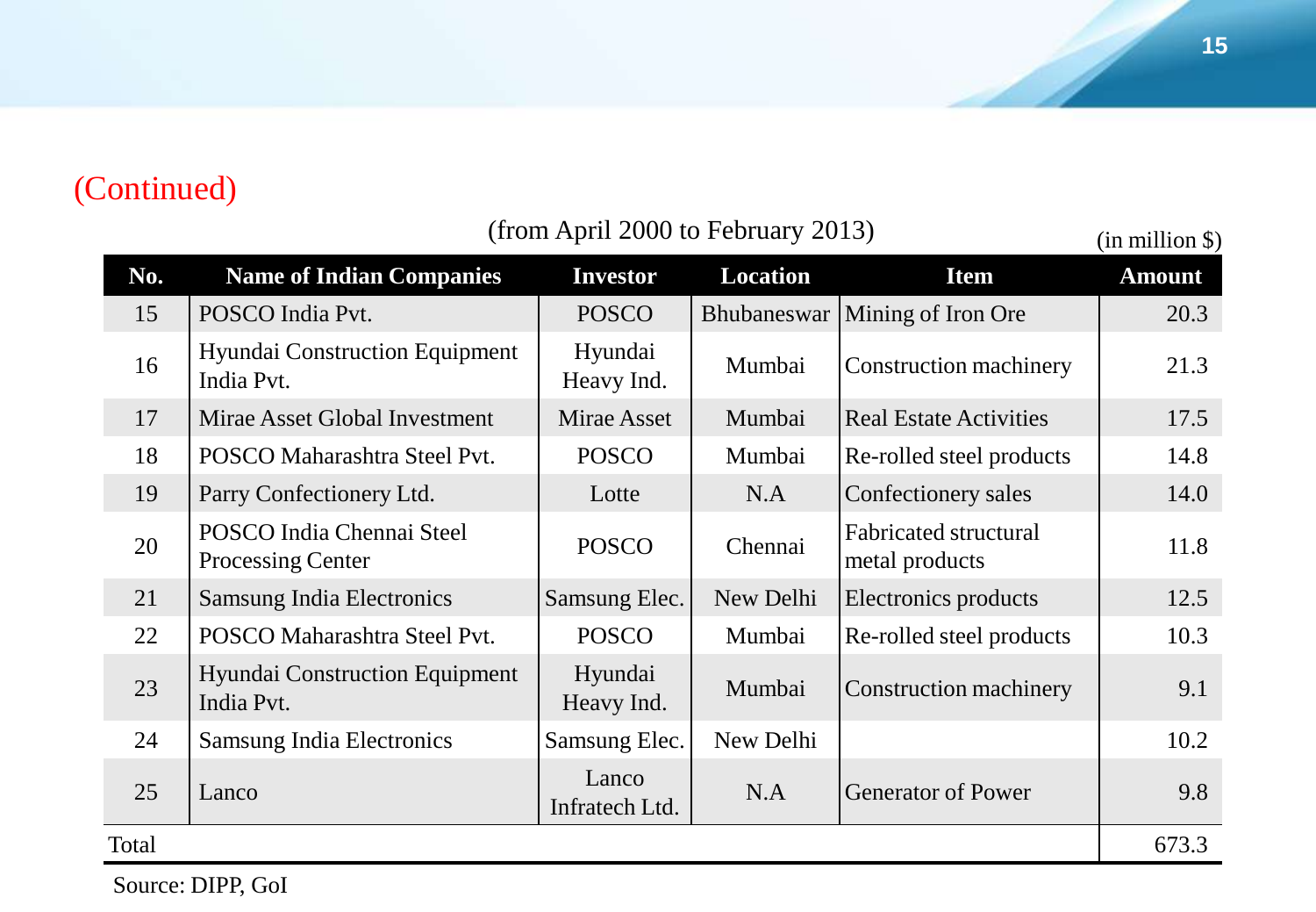### Bilateral FDI flows from India into Korea

#### Total FDI inflows from 2000 through 2012 are US\$ 467 million



(from 2000 to 2012)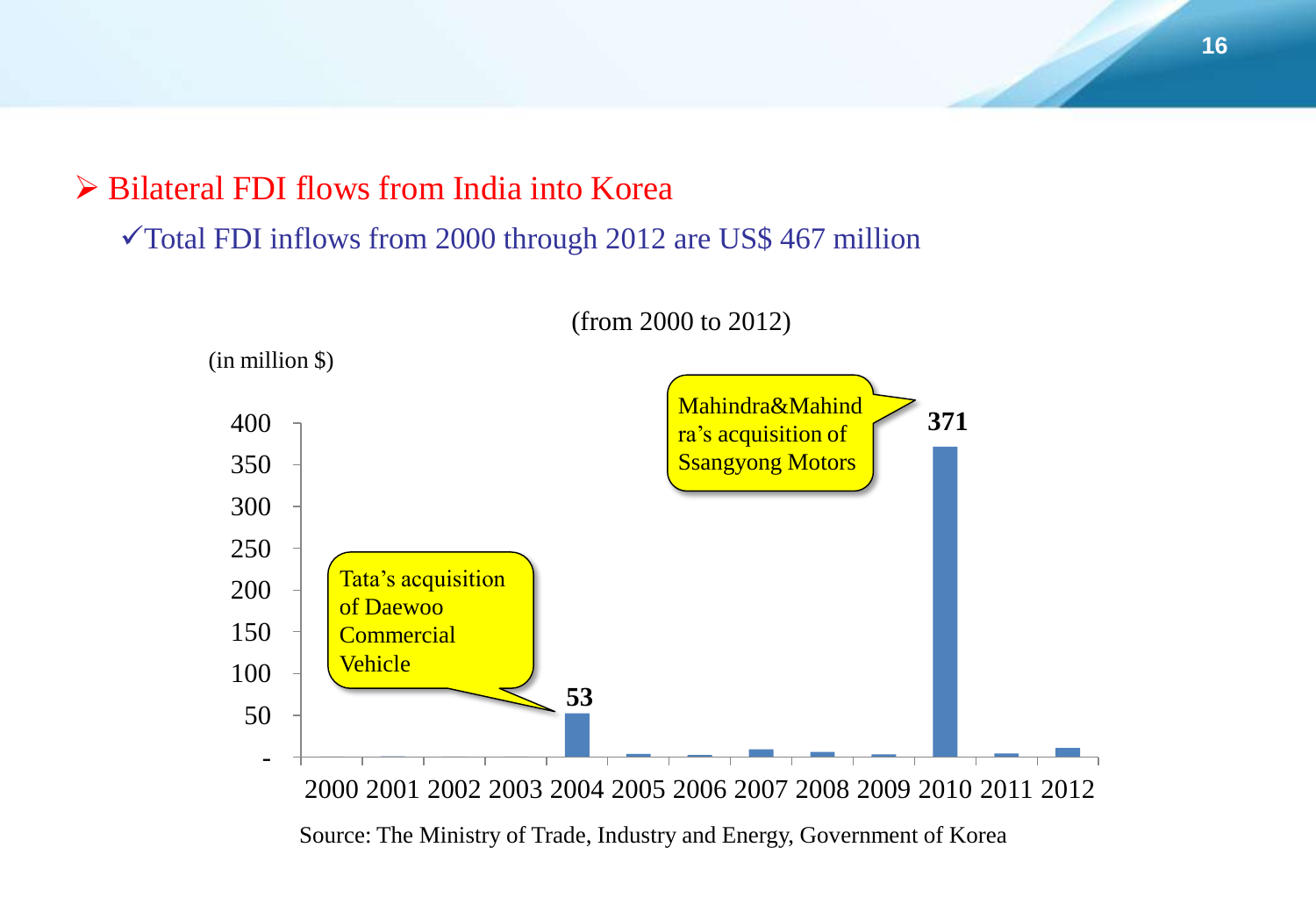# **4. Performances of Korea & India in attracting FDI**

# Trend of FDI Inflows into Korea, India and China



Source: UNCTAD, UNCTAD stat, Foreign Direct Investment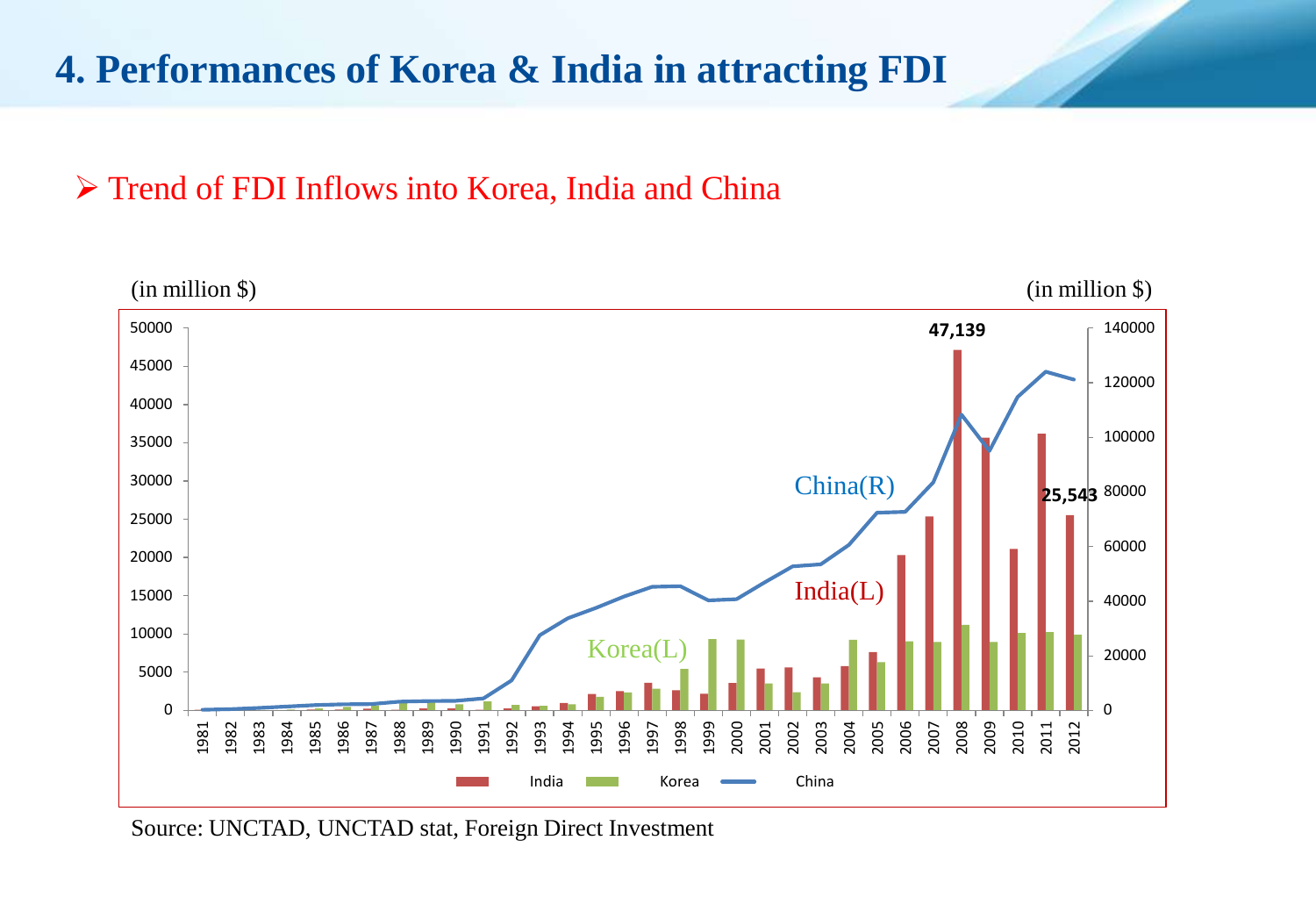



Source: UNCTAD, UNCTAD stat, Foreign Direct Investment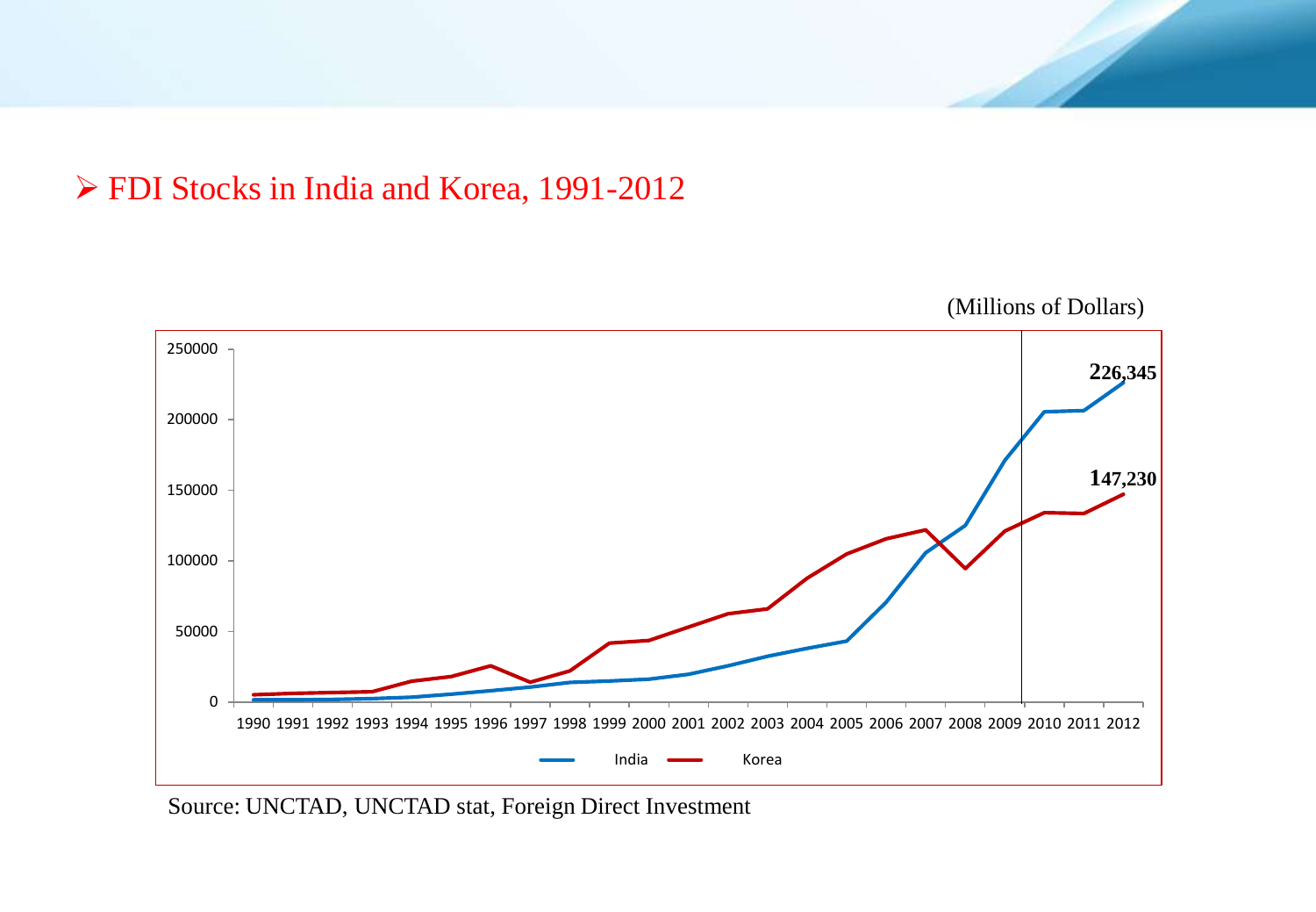# Country-wise FDI Inflows into India

| <b>Rank</b>     |                       | <b>Amount of FDI equity inflows</b> | <b>%age with total</b> |                    |
|-----------------|-----------------------|-------------------------------------|------------------------|--------------------|
|                 | <b>Country</b>        | Rs. In crore                        | <b>US\$</b> in million | <b>FDI</b> inflows |
|                 | <b>Mauritius</b>      | 347,247                             | 74,765                 | 37.6               |
| $\overline{2}$  | <b>Singapore</b>      | 100,418                             | 21,312                 | 10.7               |
| 3               | <b>United Kingdom</b> | 80,741                              | 17,599                 | 8.9                |
| $\overline{4}$  | Japan                 | 71,223                              | 14,749                 | 7.4                |
| $5\overline{)}$ | <b>U.S.A</b>          | 52,679                              | 11,436                 | 5.8                |
| 6               | <b>Netherlands</b>    | 44,672                              | 9,373                  | 4.7                |
| $\overline{7}$  | <b>Cyprus</b>         | 32,911                              | 6,993                  | 3.5                |
| 8               | <b>Germany</b>        | 28,326                              | 5,990                  | 3.0                |
| 9               | <b>France</b>         | 17,425                              | 3,672                  | 1.8                |
| 10              | <b>UAE</b>            | 11,585                              | 2,472                  | 1.2                |
| 13              | <b>South Korea</b>    | 5,974                               | 1,259                  | 0.6                |
|                 | <b>Grand Total</b>    | 926,942                             | 198,800                |                    |

(from April 2000 to June 2013)

Note: in case of Korea, 563 mil US\$ worth of Korean FDI which flowed into India during 1990s are excluded Source: DIPP, Ministry of Commerce, GoI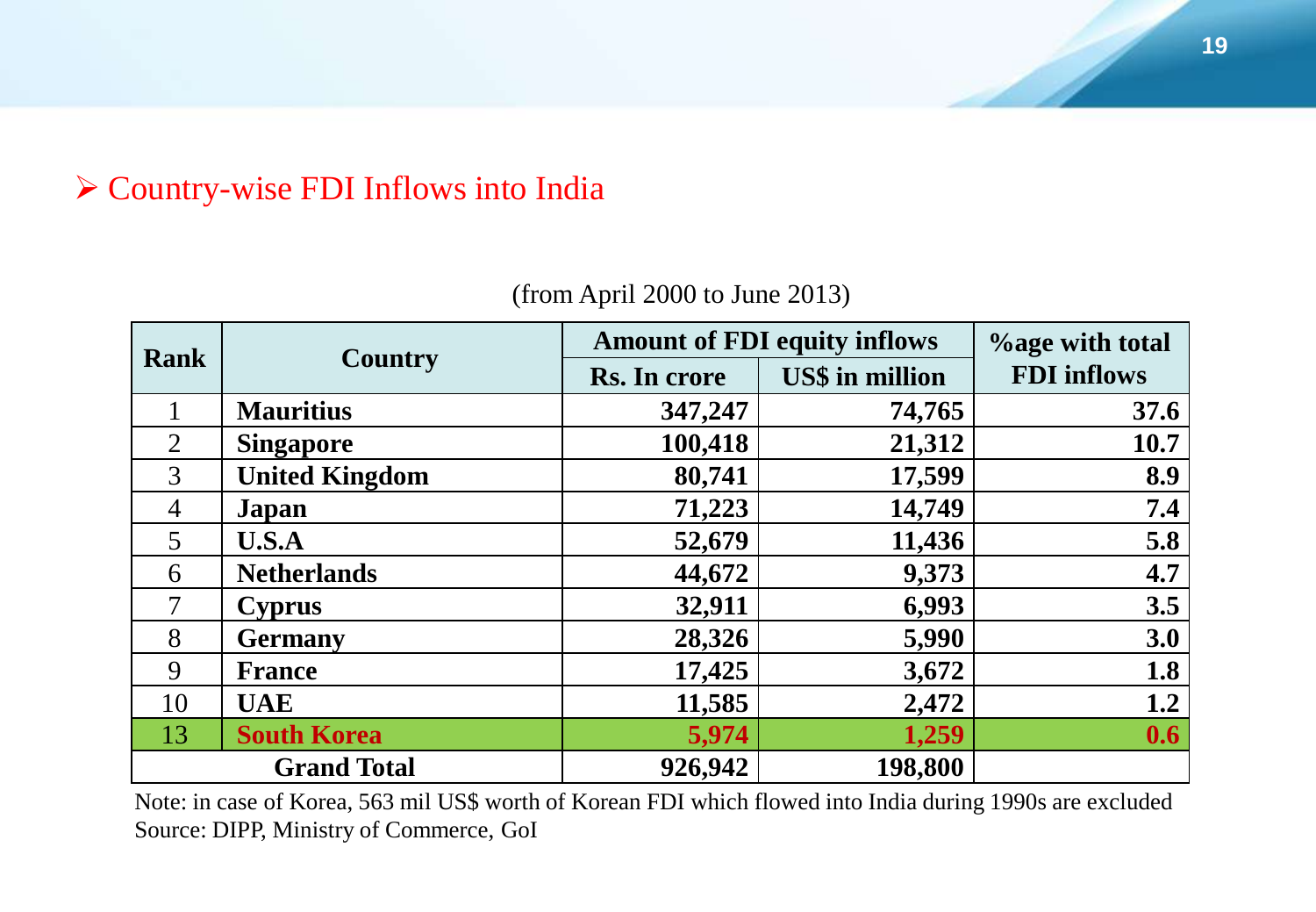# Country-wise FDI Inflows into Korea

| <b>Rank</b>    | <b>Country</b>        | <b>Amount</b><br>(US\$ in million) | <b>Yoage with total</b><br><b>FDI</b> inflows |
|----------------|-----------------------|------------------------------------|-----------------------------------------------|
|                | <b>USA</b>            | 34,814                             | 22.5                                          |
| $\overline{2}$ | Japan                 | 24,691                             | <b>16.0</b>                                   |
| 3              | <b>Netherland</b>     | 14,783                             | 9.6                                           |
| 4              | <b>United Kingdom</b> | 10,654                             | 6.9                                           |
| 5              | <b>Germany</b>        | 8,257                              | 5.3                                           |
| 6              | <b>Singapore</b>      | 6,851                              | 4.4                                           |
| 7              | <b>Hong Kong</b>      | 5,137                              | 3.3                                           |
| 8              | Canada                | 4,916                              | 3.2                                           |
| 9              | <b>France</b>         | 4,446                              | 2.9                                           |
| 10             | <b>China</b>          | 4,388                              | 2.8                                           |
| 27             | <b>India</b>          | 467                                | 0.3                                           |
|                | <b>Grand Total</b>    | 154,468                            |                                               |

(from 2000 to 2012)

Source: The Ministry of Trade, Industry and Energy, Government of Korea

 $\overline{\phantom{a}}$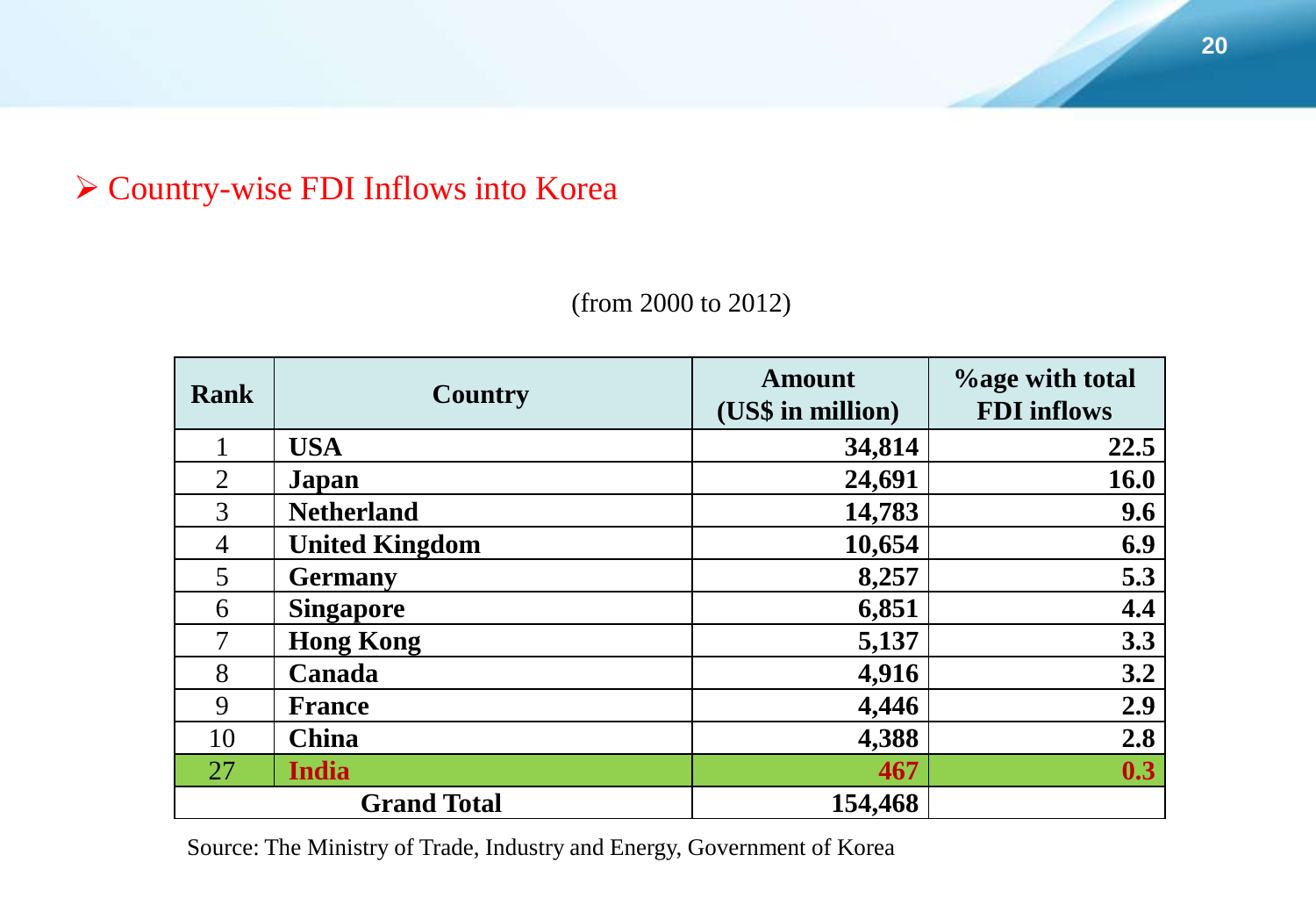# Comparison: FDI Inflows as a Percentage of Gross Capital Formation



Source: UNCTAD, UNCTAD stat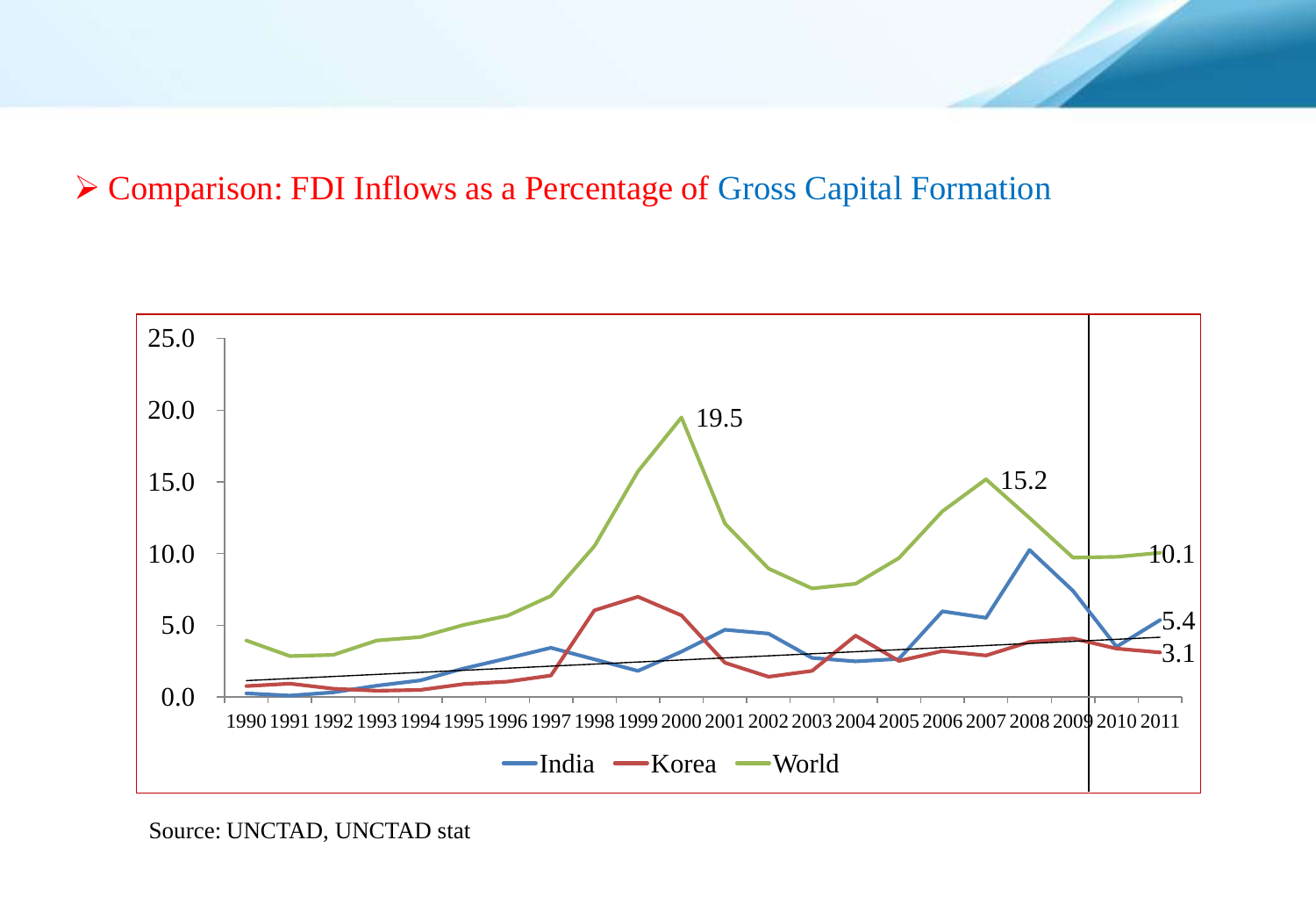#### Comparison: Inward FDI Stock as a Percentage of Gross Domestic Product



Source: UNCTAD, UNCTADstat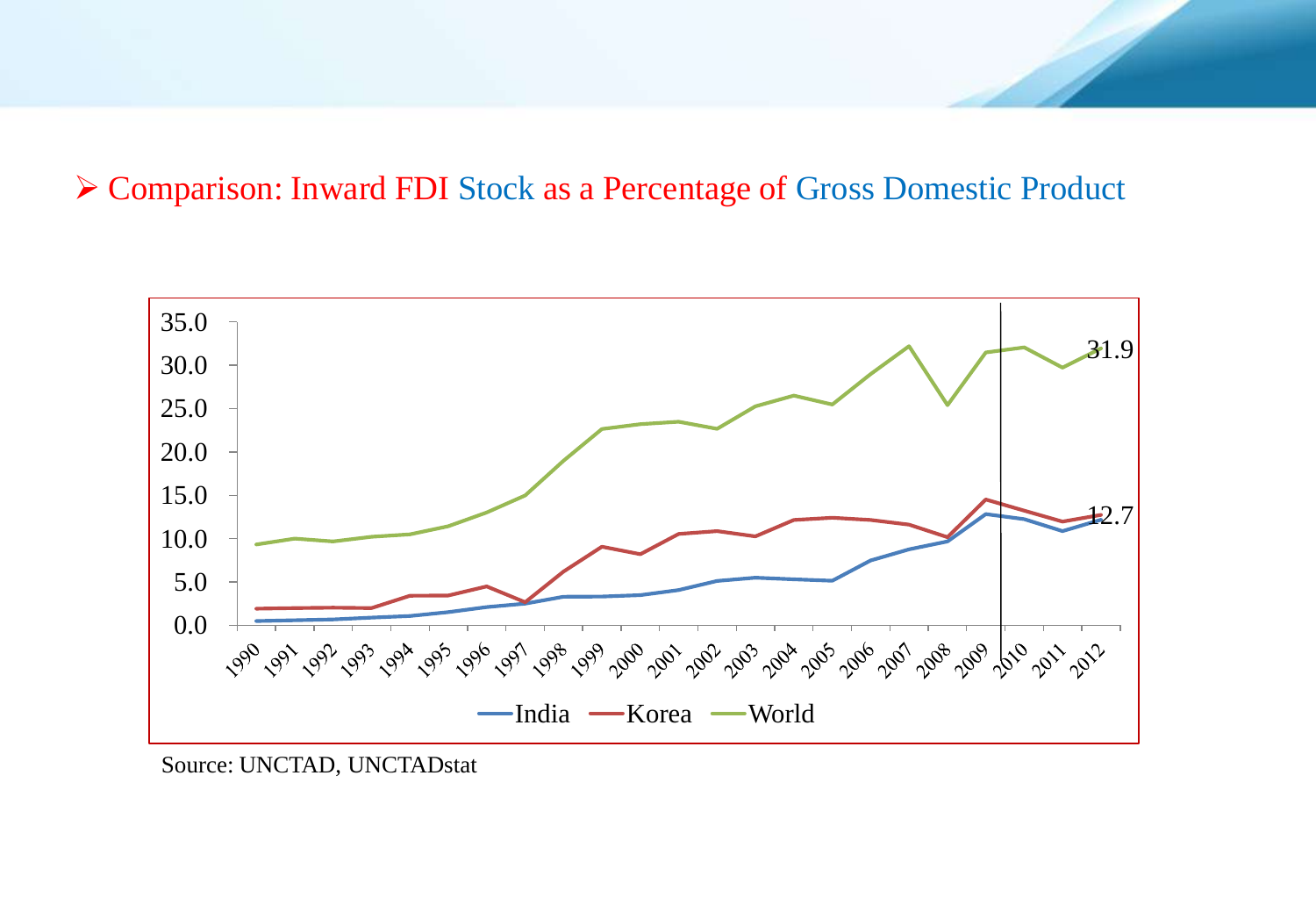# $\triangleright$  Bilateral FDI Intensity

#### $\checkmark$  The definitions of FDI intensity

☞ Intensity: a ratio that compares the actual value of the FDI stock of country *i* in country *j* with what might be expected given the world position of each of them as home and host economies respectively

#### ☞ Definition of FDI Intensity ratio (R):

FDI intensity ratio(R) =  $FDI_{ii}/ExpFDI_{ii}$ 

 $FDI_{ij}$  = Actual amount of FDI stock from country i to j.

ExpFDI $_{ij}$  = Expected value of FDI stock from country i to country j.  $=\frac{{\mathcal{F}} D I_{\mathcal{i}\mathcal{W}}}{\mathcal{F} D I_{\mathcal{W}\mathcal{W}}} * \frac{\mathcal{F} D I_{\mathcal{W} \mathcal{Y}}}{\mathcal{F} D I_{\mathcal{W}\mathcal{W}}} * \mathcal{F} D I_{\mathcal{W}\mathcal{W}}$ 

 *= share of outward FDI of country i \* share of inward FDI into country j \* FDIww*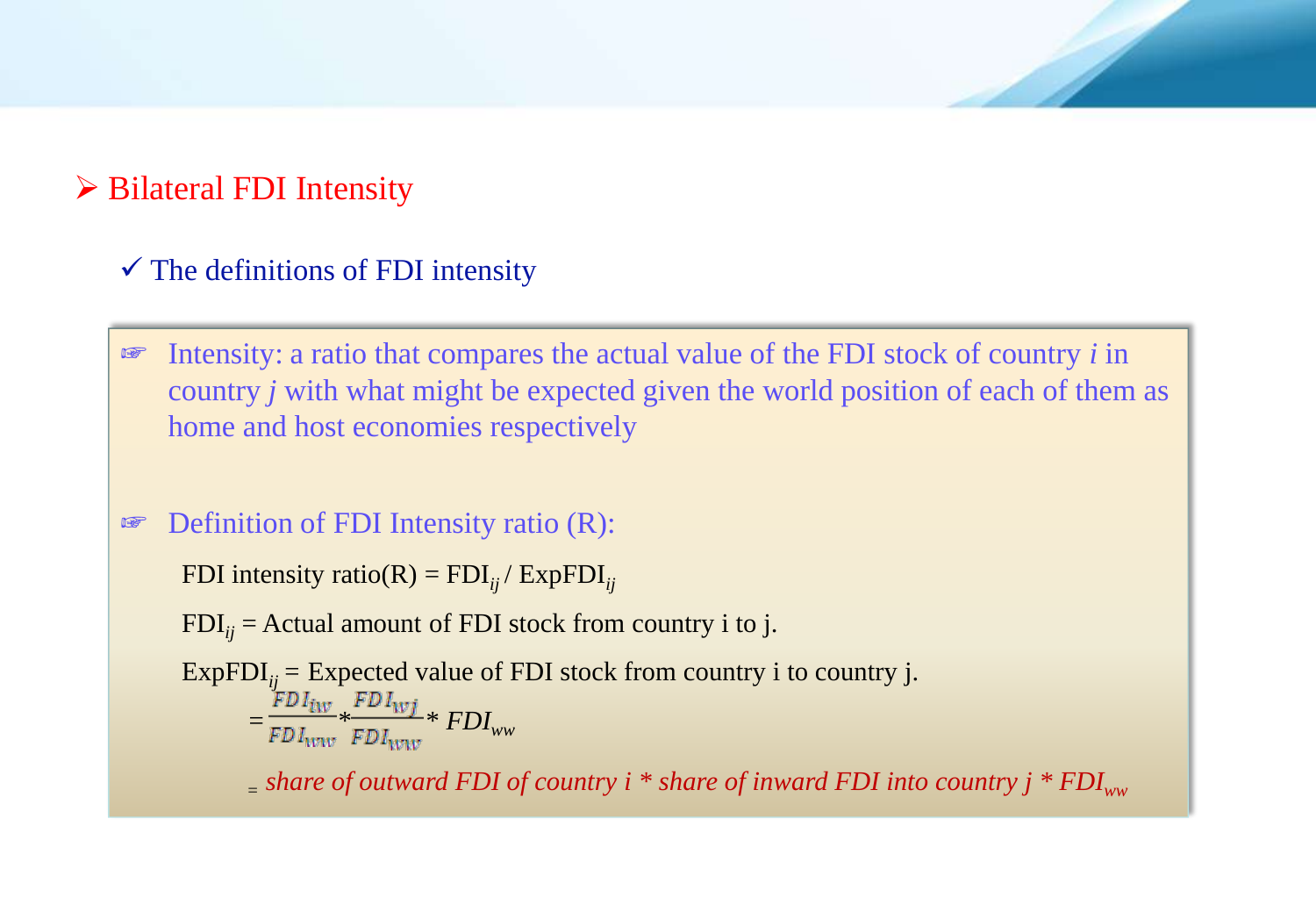#### $\triangleright$  Bilateral FDI Intensity between India and Korea

|                                      | 2007 | 2009 | 2010 | 2012 |
|--------------------------------------|------|------|------|------|
| Intensity of FDI from Korea to India | 2.08 | 1.06 | 0.92 | 0.92 |
| Intensity of FDI from India to Korea | 0.23 | 0.16 | 0.71 | 0.62 |

•FDI*ij : cumulative sum of FDI inflow is used as a proxy for FDI stock variable (Korean FDI into India: Aug. 1991-Feb 2013, Indian FDI into Korea: 1986-2012)* •*The bilateral FDI data sourced from DIPP, Ministry of Knowledge and Economy*

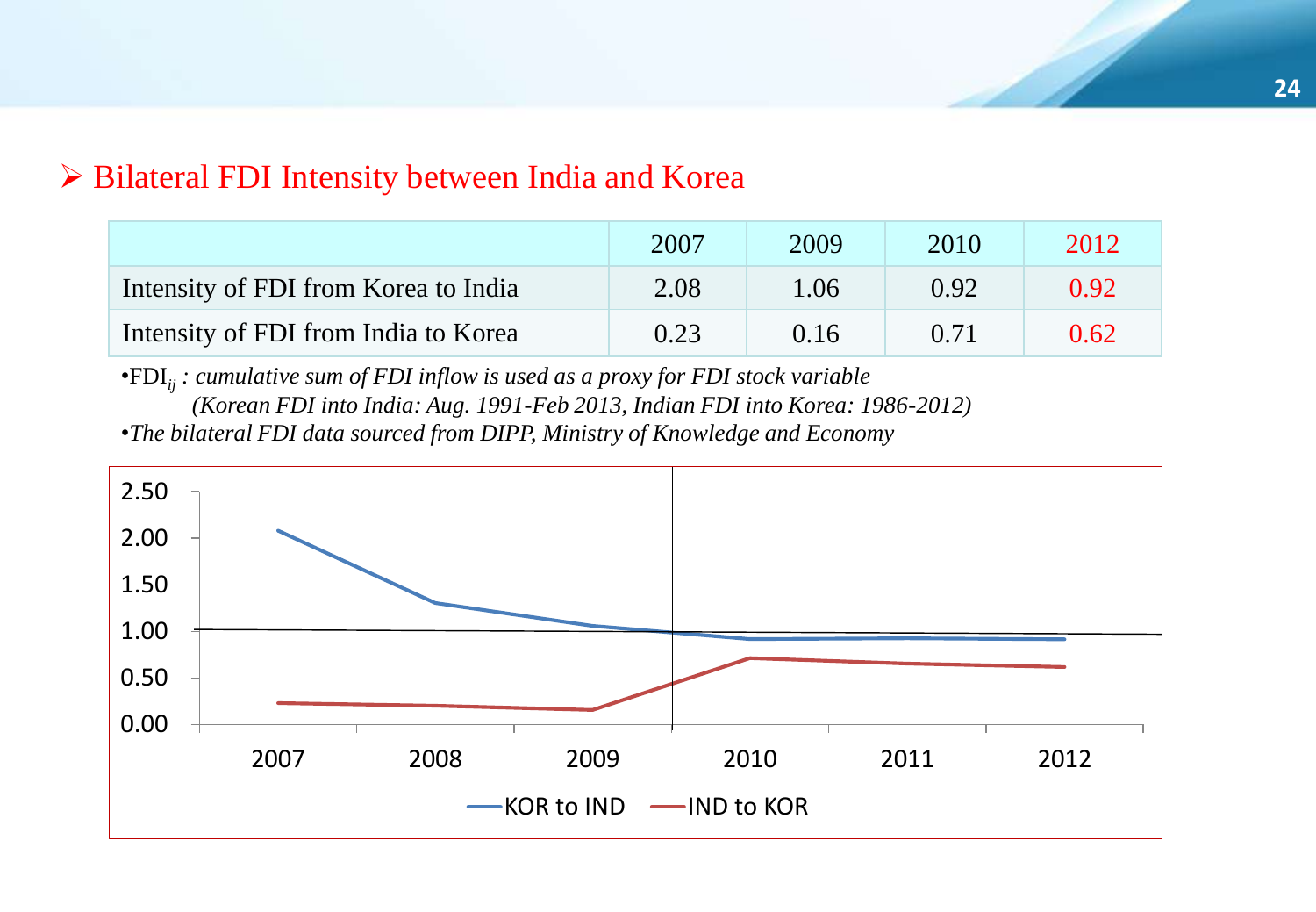# **5. Why Korea & India need to intensify bilateral cooperation ?**

# Main Challenge for India: fast increasing trade balance, current account deficits

 $\checkmark$  fundamental cause : manufacturing sector lack of competitiveness

 $\checkmark$  Needs huge amount of FDI inflows, particularly in manufacturing sector



Source: The Reserve Bank of India, Database on Indian Economy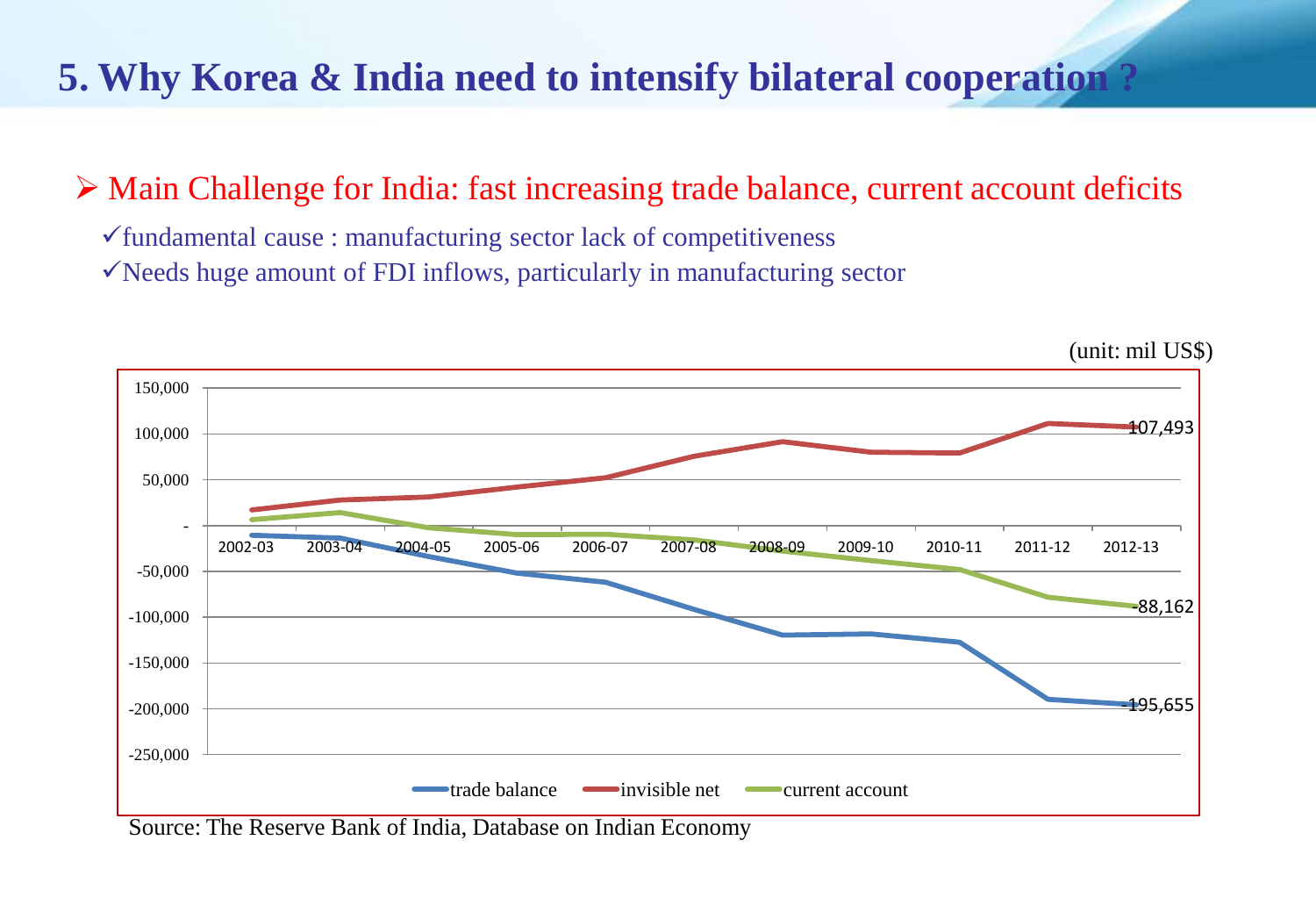## $\triangleright$  Sector-wise break-up of FDI inflows into India (2000.4~2013.7)



Source : Govt. of India, Depart of Commerce, Fact Sheet on FDI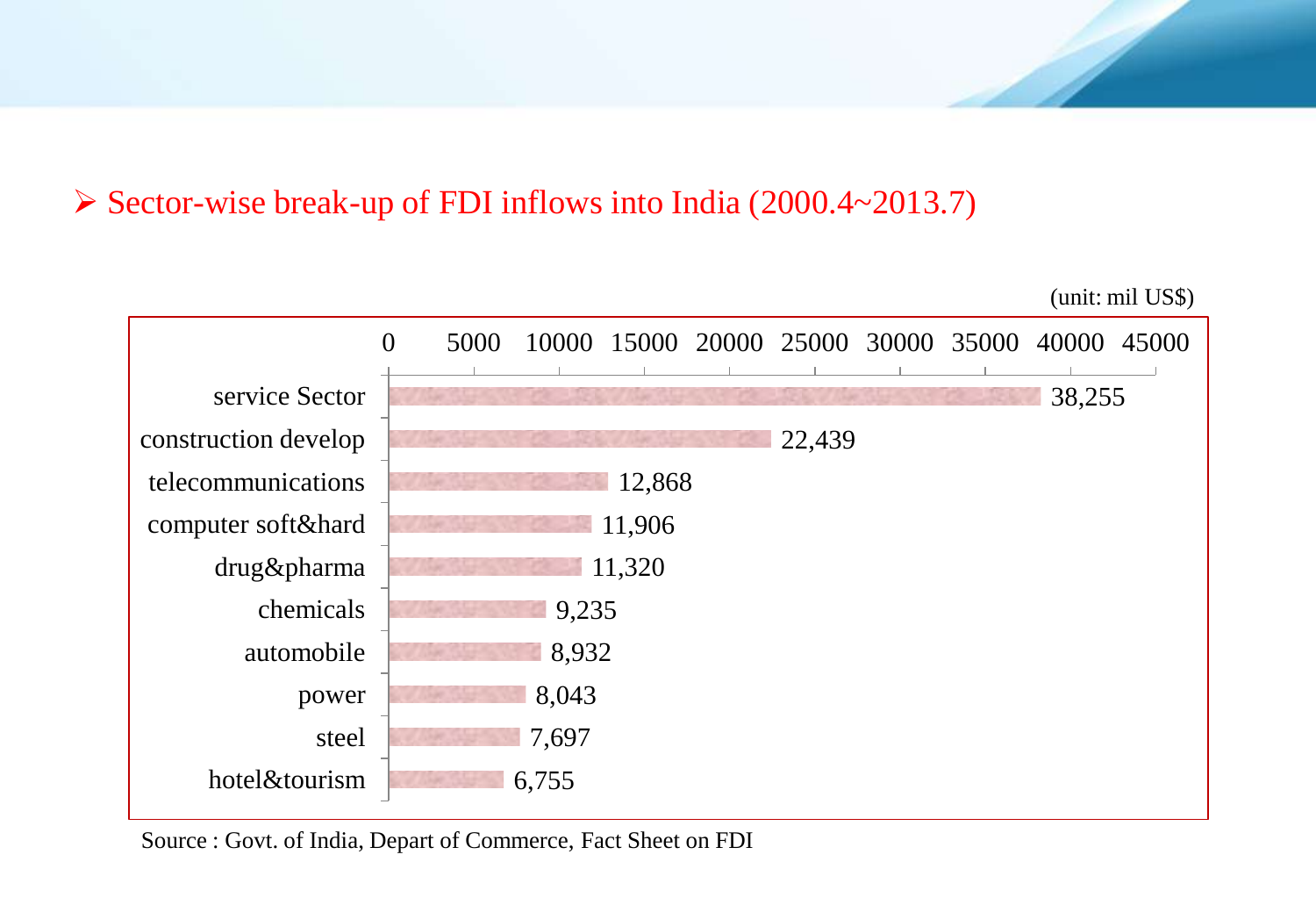# $\triangleright$  Key Opportunities for win-win cooperation b/w Korea & India



Weak Manufacture: Jobless growth, uneven distribution of growth fruits Young demographic structure: need to create more job opportunities Trade deficits: need to develop manufacturing base for world market

- Saturated market, loosing momentum  $\rightarrow$  needs a new catalyst
- needs new markets with huge potential purchasing power
- needs manufacturing bases for EU, Middle East, African markets

*Korea is one of the few manufacturing powerhouses*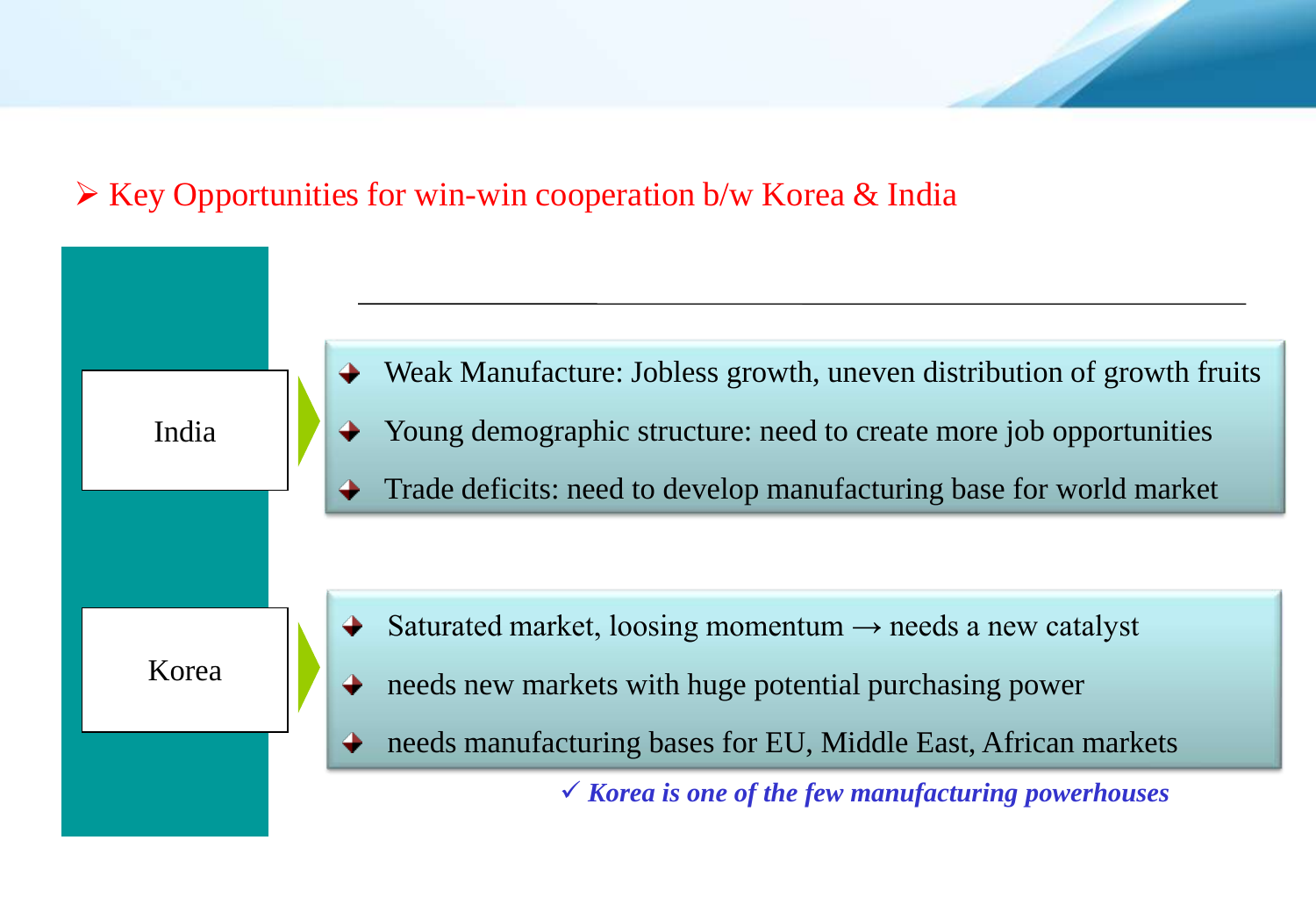# **6. What to do ?**

# Comparison of "Doing Business Environments"

| <b>Economy</b> | <b>Rank</b> | <b>Start</b><br>biz | <b>Deal</b><br>license | <b>Electric</b><br>ity | <b>Propert</b><br>${\bf y}$ | Get<br><b>Credit</b> | <b>Protect</b><br><b>Invest</b> | <b>Paying</b><br><b>Taxes</b> | <b>Export</b><br>Import | Contra<br>cts  | <b>Close</b><br>biz |
|----------------|-------------|---------------------|------------------------|------------------------|-----------------------------|----------------------|---------------------------------|-------------------------------|-------------------------|----------------|---------------------|
| Singapore      |             | $\overline{4}$      | $\overline{2}$         | 5                      | 36                          | 12                   | $\overline{2}$                  | 5                             | $\mathbf{1}$            | 12             | $\overline{2}$      |
| Korea          | 8           | 24                  | 26                     | $\overline{3}$         | 75                          | 12                   | 49                              | 30                            | 3                       | $\overline{2}$ | 14                  |
| Malaysia       | 12          | 54                  | 96                     | 28                     | 33                          | $\mathbf{1}$         | $\overline{4}$                  | 15                            | 11                      | 33             | 49                  |
| Thailand       | 18          | 85                  | 16                     | 10                     | 26                          | 70                   | 13                              | 96                            | 20                      | 23             | 58                  |
| Japan          | 24          | 114                 | 72                     | 27                     | 64                          | 23                   | 19                              | 127                           | 19                      | 35             |                     |
| China          | 91          | 151                 | 181                    | 114                    | 44                          | 70                   | 100                             | 122                           | 68                      | 19             | 82                  |
| Vietnam        | 99          | 108                 | 28                     | 155                    | 48                          | 40                   | 169                             | 138                           | 74                      | 44             | 149                 |
| Indonesia      | 128         | 166                 | 75                     | 147                    | 98                          | 129                  | 49                              | 131                           | 37                      | 144            | 148                 |
| Bangladesh     | 129         | 95                  | 83                     | 185                    | 175                         | 83                   | 25                              | 97                            | 119                     | 182            | 119                 |
| India          | 132         | 173                 | 182                    | 105                    | 94                          | 23                   | 49                              | 152                           | 127                     | 184            | 116                 |

Note: Indicators on business regulations and the protection of property rights across 183 economies Source: "Doing Business 2013", World Bank, data: www.doingbusiness.org/rankings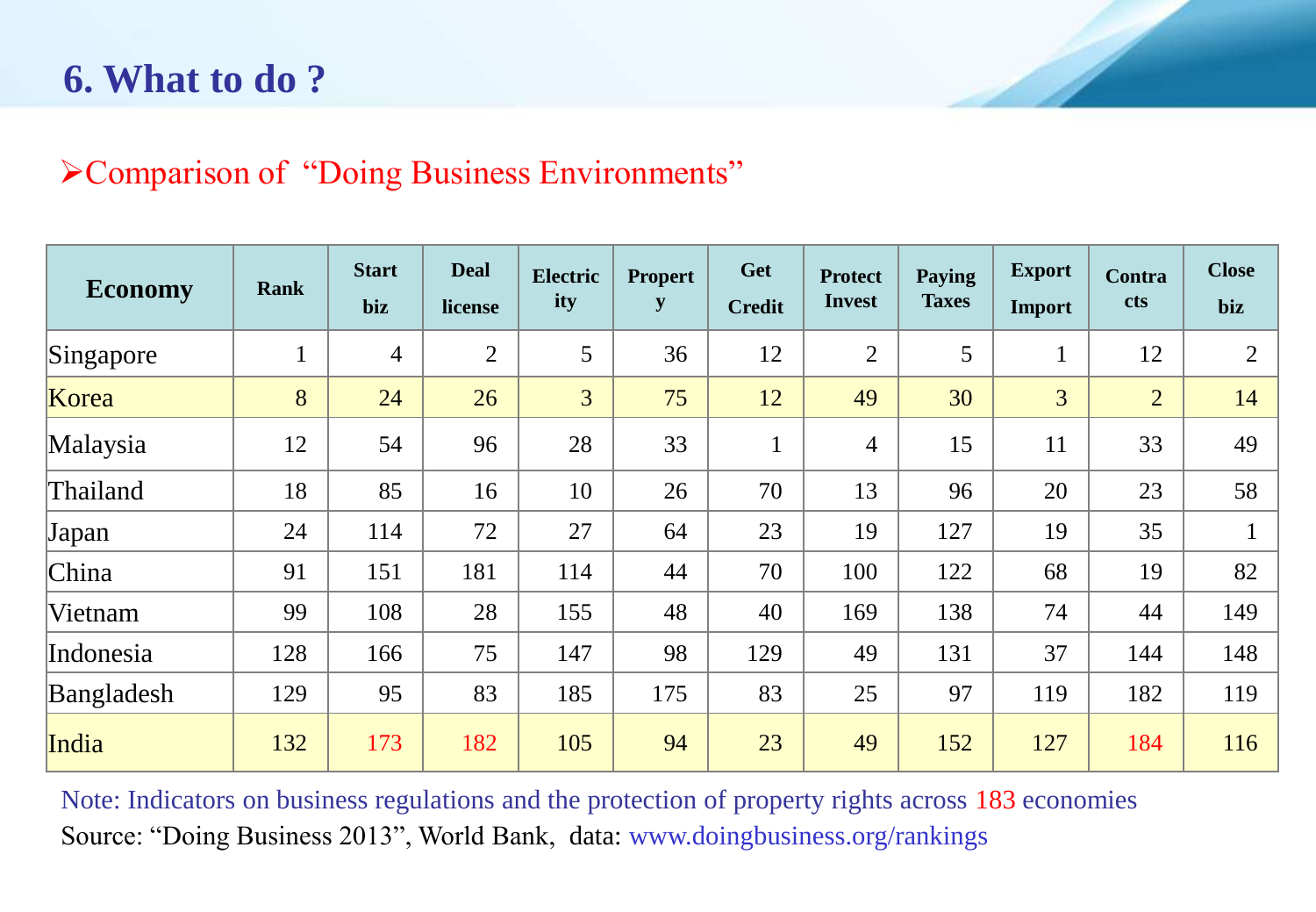# Areas to Reform: India/Korea

|                                                                 | Indicators                    | India | Korea | <b>OECD</b>    |
|-----------------------------------------------------------------|-------------------------------|-------|-------|----------------|
| <b>Starting a Biz</b><br>(173/24)                               | Procedures (number)           | 12    | 5     | 5              |
|                                                                 | Time (days)                   | 27    | 7     | 11.8           |
|                                                                 | $Cost$ (% of income/capita)   | 49.8  | 14    | $\overline{4}$ |
|                                                                 | Min capital (% income/capita) | 140.1 | 0.0   | 13.3           |
| Dealing with licenses<br>(182/26)                               | Procedures (number)           | 34    | 11    | 14             |
|                                                                 | Time (days)                   | 196   | 29    | 143.5          |
|                                                                 | $Cost$ (% of income/capita)   | 1,528 | 127.2 | 78.7           |
| <b>Enforcing Contracts</b><br>(to resolve a dispute)<br>(184/2) | Procedures (number)           | 46    | 33    | 31.4           |
|                                                                 | Time (days)                   | 1420  | 230   | 510.5          |
|                                                                 | $Cost$ (% of claim)           | 39.6  | 10.3  | 20.1           |

Source: "Doing Business 2013, World Bank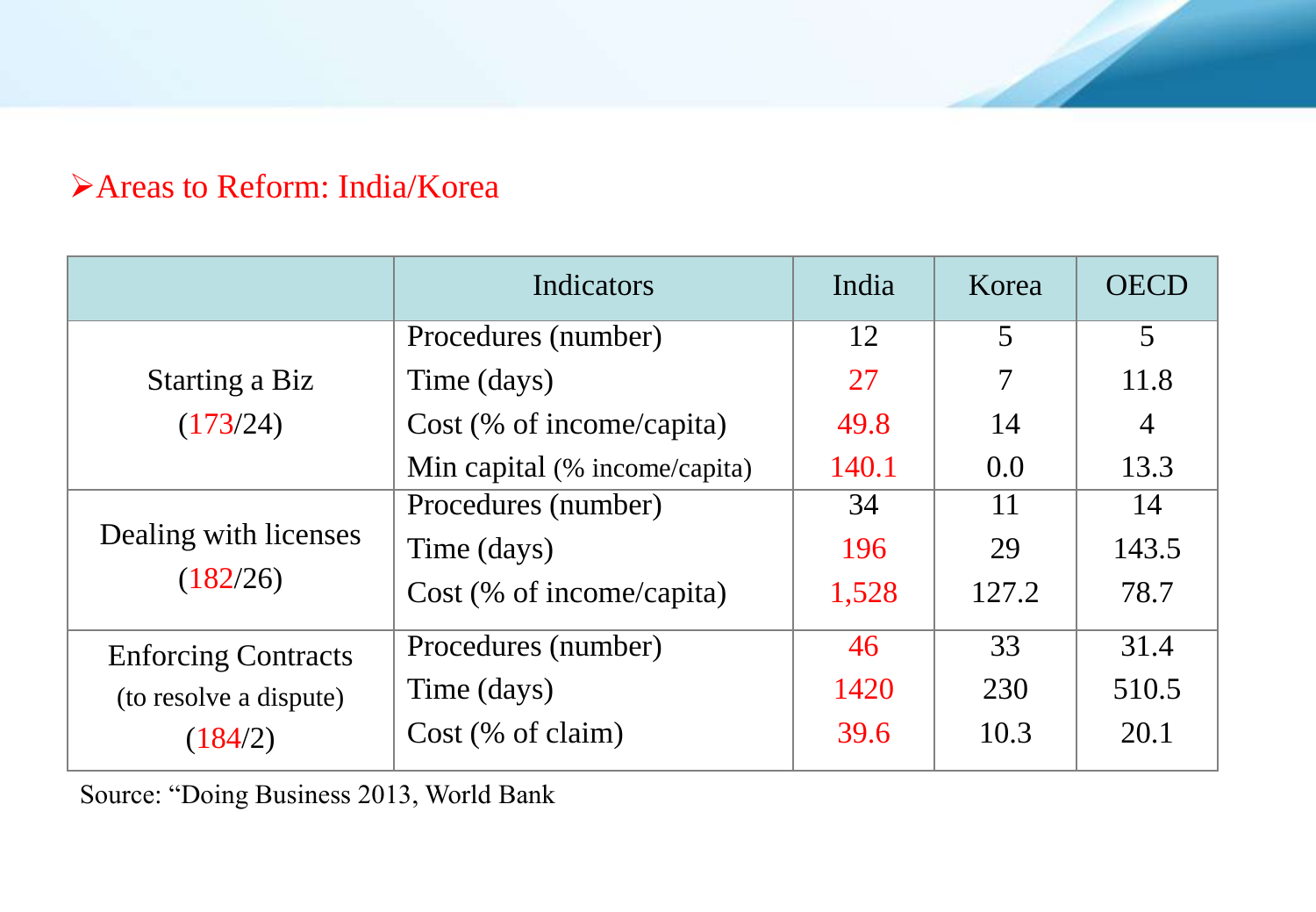# What should be done to intensify bilateral FDI relationship ?

| Korea         | - More flexible labor market                                                                                                                                                                                         |  |
|---------------|----------------------------------------------------------------------------------------------------------------------------------------------------------------------------------------------------------------------|--|
| India         | -Develop industrial parks, SEZs (state govt.)<br>-Develop incentive systems as China does<br>(State governments in China are paying $0.6 \sim 1.0\%$ of investment<br>amount as an incentive to the govt. officials) |  |
| India & Korea | - Exchange govt. persons to facilitate bilateral FDI flows                                                                                                                                                           |  |